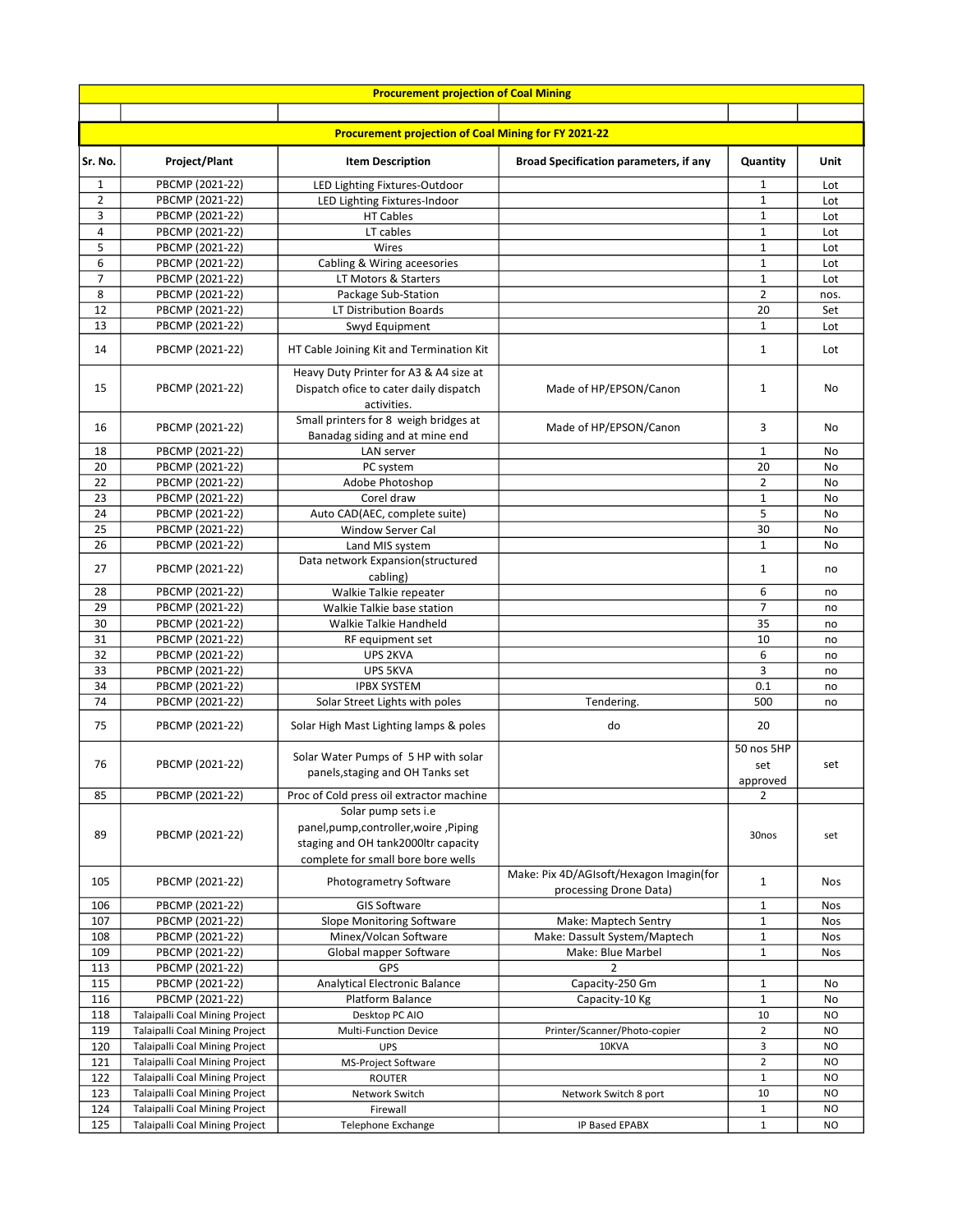| 126 |                                                                  |                                                                                                            |                                                  | $\mathbf{1}$          | N <sub>O</sub> |
|-----|------------------------------------------------------------------|------------------------------------------------------------------------------------------------------------|--------------------------------------------------|-----------------------|----------------|
| 127 | Talaipalli Coal Mining Project<br>Talaipalli Coal Mining Project | Video Conferencing System<br>Audio Conference System                                                       |                                                  | $\mathbf{1}$          | NO.            |
| 128 | Talaipalli Coal Mining Project                                   |                                                                                                            |                                                  | 3                     | NO.            |
|     |                                                                  | Projector with Screen                                                                                      |                                                  |                       |                |
| 129 | Talaipalli Coal Mining Project                                   | Wireless Access Point with Controller &<br>Accessories                                                     |                                                  | $\mathbf 1$           | NO.            |
| 130 | <b>Talaipalli Coal Mining Project</b>                            | <b>OFC Cable &amp; Accessories</b>                                                                         | Optical Fibre Cable, Jointing Kits & Accessories | $\mathbf{1}$          | NO.            |
| 132 | Dulanga Coal Mining Project                                      | LAN Server with Windows OS                                                                                 |                                                  | $\mathbf{1}$          | N <sub>O</sub> |
| 133 | Dulanga Coal Mining Project                                      | <b>SQL Server</b>                                                                                          |                                                  | $\mathbf{1}$          | N <sub>O</sub> |
| 134 | Dulanga Coal Mining Project                                      | Server Rack                                                                                                |                                                  | $\mathbf 1$           | N <sub>O</sub> |
| 135 | Dulanga Coal Mining Project                                      | Multi-Function Device                                                                                      | Printer/Scanner/Photo-copier                     | 3                     | <b>NO</b>      |
| 136 | Dulanga Coal Mining Project                                      | Scanner                                                                                                    |                                                  | 3                     | N <sub>O</sub> |
| 137 | Dulanga Coal Mining Project                                      | <b>UPS</b>                                                                                                 | 10KVA / 2KVA                                     | 5                     | N <sub>O</sub> |
| 138 | Dulanga Coal Mining Project                                      | Software                                                                                                   | Autocad                                          | $\mathbf{1}$          | <b>NO</b>      |
| 139 | Dulanga Coal Mining Project                                      | Network Switch                                                                                             | Network Switch 8 port                            | 10                    | <b>NO</b>      |
| 140 | Dulanga Coal Mining Project                                      | Telephone Exchange                                                                                         | IP Based EPABX                                   | $\mathbf 1$           | NO.            |
| 141 | Dulanga Coal Mining Project                                      | Wireless Access Point with Controller &<br>Accessories                                                     |                                                  | $\mathbf{1}$          | N <sub>O</sub> |
| 142 | Dulanga Coal Mining Project                                      | <b>Walkie Talkie</b>                                                                                       |                                                  | 10                    | No             |
| 143 | Dulanga Coal Mining Project                                      | <b>OFC Cable &amp; Accessories</b>                                                                         | Optical Fibre Cable, Jointing Kits & Accessories | $\mathbf{1}$          | NO             |
| 145 | Dulanga Coal Mining Project                                      | <b>CCTV</b>                                                                                                |                                                  | 50                    | <b>NO</b>      |
| 146 | Dulanga Coal Mining Project                                      |                                                                                                            |                                                  | 150                   | N <sub>O</sub> |
| 210 | Dulanga Coal Mining Project                                      | IP Camera Site Admin Bldg & premises<br>LT cables                                                          |                                                  | $\mathbf{1}$          | Lot            |
| 211 | Dulanga Coal Mining Project                                      |                                                                                                            |                                                  | $\mathbf 1$           | Lot            |
| 212 | Dulanga Coal Mining Project                                      | Wires                                                                                                      |                                                  | $\mathbf 1$           | Lot            |
| 213 | Dulanga Coal Mining Project                                      | Cabling & Wiring aceesories<br>LT Motors / Starters                                                        |                                                  | $\mathbf 1$           | Lot            |
| 215 |                                                                  |                                                                                                            |                                                  | $\mathbf{1}$          |                |
| 216 | Dulanga Coal Mining Project                                      | DG Spares                                                                                                  |                                                  |                       | Lot            |
| 217 | Dulanga Coal Mining Project                                      | LT Cable Joining Kit and Termination Kit                                                                   |                                                  | $\mathbf{1}$<br>$1\,$ | Lot            |
|     | Dulanga Coal Mining Project                                      | Lighting & Earthing Protection                                                                             |                                                  |                       | Lot            |
| 218 | Dulanga Coal Mining Project                                      | 250 KVA DG Set                                                                                             |                                                  | $1\,$                 | No             |
| 219 | Dulanga Coal Mining Project                                      | Submersible pumps / accessories                                                                            |                                                  | $\mathbf{1}$          | Lot            |
| 228 | Dulanga Coal Mining Project                                      | <b>Electronic Display Boards</b>                                                                           |                                                  | 3                     | N <sub>O</sub> |
| 229 | Dulanga Coal Mining Project                                      | Miscellaneous annual safety item procurement                                                               | As per requirment                                | per requirmer         |                |
| 230 | Dulanga Coal Mining Project                                      | Consumables( Moisture crucible, VM<br>crucibles, petridisc, Sieves, Filter paper Etc.)                     | 50mm,10mm,100mm-15mm,                            | 50 each               | NO.            |
| 231 | Dulanga Coal Mining Project                                      | Sulphur analyser                                                                                           | 0 to 5% as per ASTM                              | $\mathbf 1$           | No             |
| 232 | Dulanga Coal Mining Project                                      | <b>Conductivity Meter</b>                                                                                  | 0 to 200 microS as per ASTM                      | $\mathbf 1$           | No             |
| 233 | Dulanga Coal Mining Project                                      | Low Conductivity Water Generator                                                                           |                                                  | $\mathbf 1$           | No             |
| 234 | Dulanga Coal Mining Project                                      | 10 KVA UPS                                                                                                 | for sulphur analyser                             | $\mathbf{1}$          | No             |
| 235 | Dulanga Coal Mining Project                                      | GPS                                                                                                        | $\overline{2}$                                   |                       |                |
| 236 | Coal Mining HQ                                                   | Coal Handling package for Chatti Bariatu                                                                   |                                                  |                       |                |
| 237 | Coal Mining HQ                                                   | Development and Operation of Kerandari Coal<br><b>Mining Project</b>                                       |                                                  |                       |                |
| 238 | Coal Mining HQ                                                   | Development and Operation of Badam Coal<br><b>Mining Project</b>                                           |                                                  |                       |                |
| 239 | Coal Mining HQ                                                   | Removal of Overburden and Coal Extarction<br>from South Pit Extension of Talaipalli Coal<br>Mining Project |                                                  |                       |                |
|     |                                                                  |                                                                                                            |                                                  |                       |                |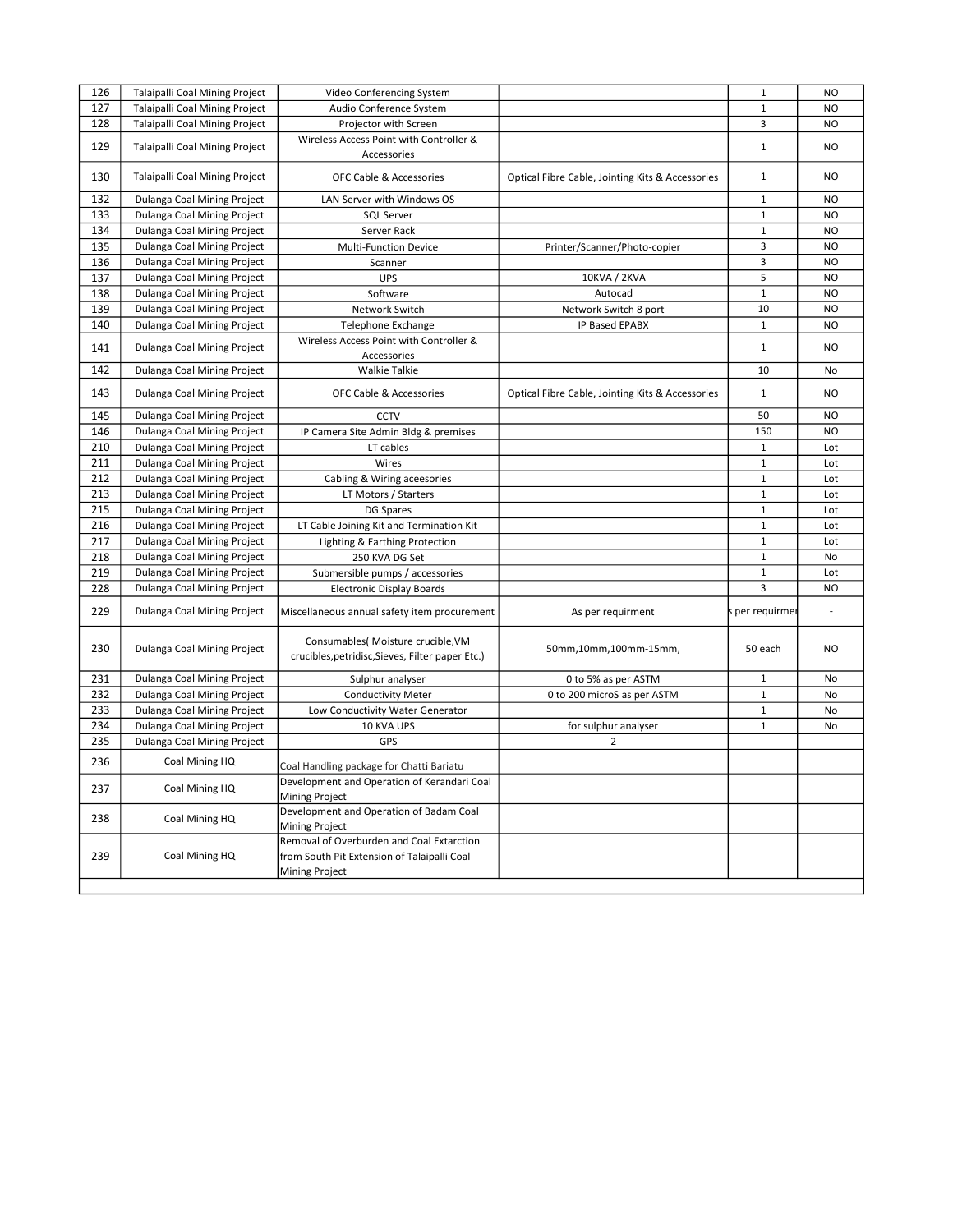|                |                                    | <b>Procurement projection of Coal Mining for FY 2022-23</b>                                                                             |                                                                                                                                                                              |                               |            |
|----------------|------------------------------------|-----------------------------------------------------------------------------------------------------------------------------------------|------------------------------------------------------------------------------------------------------------------------------------------------------------------------------|-------------------------------|------------|
| Sr. No.        | Project/Plant                      | <b>Item Description</b>                                                                                                                 | <b>Broad Specification parameters, if any</b>                                                                                                                                | Quantity                      | Unit       |
| 1              | PBCMP (2022-23)                    | LED Lighting Fixtures-Outdoor                                                                                                           |                                                                                                                                                                              | $\mathbf{1}$                  | Lot        |
| $\overline{2}$ | PBCMP (2022-23)                    | LED Lighting Fixtures-Indoor                                                                                                            |                                                                                                                                                                              | 1                             | Lot        |
| 3              | PBCMP (2022-23)                    | <b>HT Cables</b>                                                                                                                        |                                                                                                                                                                              | 1                             | Lot        |
| 4<br>5         | PBCMP (2022-23)<br>PBCMP (2022-23) | LT cables<br>Wires                                                                                                                      |                                                                                                                                                                              | $\mathbf{1}$<br>1             | Lot<br>Lot |
| 6              | PBCMP (2022-23)                    | Cabling & Wiring aceesories                                                                                                             |                                                                                                                                                                              | $\mathbf{1}$                  | Lot        |
| $\overline{7}$ | PBCMP (2022-23)                    | LT Motors & Starters                                                                                                                    |                                                                                                                                                                              | 1                             | Lot        |
| 8              | PBCMP (2022-23)                    | Package Sub-Station                                                                                                                     |                                                                                                                                                                              | 4                             | nos.       |
| 11             | PBCMP (2022-23)                    | Battery & Battery Charger                                                                                                               |                                                                                                                                                                              | 2                             | Set        |
| 12             | PBCMP (2022-23)                    | LT Distribution Boards                                                                                                                  |                                                                                                                                                                              | 20                            | Set        |
| 16             | PBCMP (2022-23)                    | Small printers for 8 weigh bridges at Banadag siding and<br>at mine end                                                                 | Made of HP/EPSON/Canon                                                                                                                                                       | 3                             | No         |
| 19             | PBCMP (2022-23)                    | LAN server                                                                                                                              |                                                                                                                                                                              | 0                             | no         |
| 20             | PBCMP (2022-23)                    | Work station                                                                                                                            |                                                                                                                                                                              | $\mathbf{1}$                  | no         |
| 21             | PBCMP (2022-23)                    | PC system                                                                                                                               |                                                                                                                                                                              | 150                           | no         |
| 22             | PBCMP (2022-23)                    | Provision for application software                                                                                                      |                                                                                                                                                                              | $\mathbf{1}$                  | no         |
| 23             | PBCMP (2022-23)                    | Adobe Photoshop                                                                                                                         |                                                                                                                                                                              | 0                             | no         |
| 24             | PBCMP (2022-23)                    | Corel draw                                                                                                                              |                                                                                                                                                                              | $\mathbf{1}$                  | no         |
| 25             | PBCMP (2022-23)                    | Auto CAD(AEC, complete suite)                                                                                                           |                                                                                                                                                                              | 0                             | no         |
| 26             | PBCMP (2022-23)                    | Window Server Cal                                                                                                                       |                                                                                                                                                                              | 20                            | no         |
| 27<br>28       | PBCMP (2022-23)                    | Land MIS system<br>Firewall                                                                                                             |                                                                                                                                                                              |                               | no         |
| 29             | PBCMP (2022-23)<br>PBCMP (2022-23) | Data network Expansion(structured cabling)                                                                                              |                                                                                                                                                                              | 1<br>4                        | no         |
| 30             | PBCMP (2022-23)                    | Walkie Talkie repeater                                                                                                                  |                                                                                                                                                                              | $\overline{2}$                | no<br>no   |
| 31             | PBCMP (2022-23)                    | Walkie Talkie base station                                                                                                              |                                                                                                                                                                              | 4                             | no         |
| 32             | PBCMP (2022-23)                    | Walkie Talkie Handheld                                                                                                                  |                                                                                                                                                                              | 30                            | no         |
| 33             | PBCMP (2022-23)                    | RF equipment set                                                                                                                        |                                                                                                                                                                              | 5                             | no         |
| 34             | PBCMP (2022-23)                    | UPS 2KVA                                                                                                                                |                                                                                                                                                                              | 10                            | no         |
| 35             | PBCMP (2022-23)                    | UPS 5KVA                                                                                                                                |                                                                                                                                                                              | 5                             | no         |
| 36             | PBCMP (2022-23)                    | UPS 10KVA                                                                                                                               |                                                                                                                                                                              | 5                             | no         |
| 37             | PBCMP (2022-23)                    | <b>OTDR</b>                                                                                                                             |                                                                                                                                                                              | $\mathbf{1}$                  | no         |
| 38             | PBCMP (2022-23)                    | Communication mast                                                                                                                      |                                                                                                                                                                              | $\mathbf{1}$                  | no         |
| 39             | PBCMP (2022-23)                    | <b>Splicing Machine</b>                                                                                                                 |                                                                                                                                                                              | 1                             | no         |
| 40             | PBCMP (2022-23)                    | Router                                                                                                                                  |                                                                                                                                                                              | $\mathbf{1}$                  | no         |
| 41<br>44       | PBCMP (2022-23)<br>PBCMP (2022-23) | <b>IPBX SYSTEM</b><br>Scanner(A4-ADF)                                                                                                   |                                                                                                                                                                              | $\mathbf{1}$<br>5             | no<br>no   |
| 45             | PBCMP (2022-23)                    | Scanner(A3)                                                                                                                             |                                                                                                                                                                              | 3                             | no         |
| 46             | PBCMP (2022-23)                    | Scanner(A4)                                                                                                                             |                                                                                                                                                                              | 20                            | no         |
| 77             | PBCMP (2022-23)                    | HAEMATOLOGY ANALYSER                                                                                                                    | <b>FULLU AUTOMATED</b>                                                                                                                                                       | $\mathbf 1$                   | no         |
| 78             | PBCMP (2022-23)                    | <b>CENTRIFUGE MACHINE</b>                                                                                                               |                                                                                                                                                                              | $\mathbf{1}$                  | no         |
| 79             | PBCMP (2022-23)                    | BIOCHEMISTRY ANALYZER SEMI AUTO                                                                                                         |                                                                                                                                                                              | 1                             | no         |
| 80             | PBCMP (2022-23)                    | LED X-RAY VIEW BOX DOUBLE                                                                                                               |                                                                                                                                                                              | 4                             | no         |
| 81             | PBCMP (2022-23)                    | FOLDABLE TRAUMA STRETCHER                                                                                                               |                                                                                                                                                                              | 1                             | no         |
| 82             | PBCMP (2022-23)                    | 100T Weigh Bridge                                                                                                                       | Supply, Installation, Commissioning,<br>Stamping, Calibration, AMC of 100 Te<br>fully electronic, pit less type of road<br>weigh bridges including associated<br>accessories | 4                             | Nos        |
| 83             | PBCMP (2022-23)                    | Portable air quality monitoring system                                                                                                  | PM2.5, PM10, and other suspended<br>particals monitors                                                                                                                       | $\mathbf{1}$                  | no         |
| 86             | PBCMP (2022-23)                    | Solar Street Lights with poles                                                                                                          | Tendering.                                                                                                                                                                   | 500                           | no         |
| 87             | PBCMP (2022-23)                    | Solar High Mast Lighting lamps & poles                                                                                                  | do                                                                                                                                                                           | 20                            |            |
| 88             | PBCMP (2022-23)                    | Solar Water Pumps of 5 HP with solar panels, staging and<br>OH Tanks set                                                                |                                                                                                                                                                              | 50 nos<br>5HP set<br>approved | set        |
| 104            | PBCMP (2022-23)                    | Solar pump sets i.e panel, pump, controller, woire, Piping<br>staging and OH tank2000ltr capacity complete for small<br>bore bore wells |                                                                                                                                                                              | 30nos                         | set        |
| 121            | Talaipalli Coal Mining Project     | LAN Server with Windows OS                                                                                                              |                                                                                                                                                                              | $\overline{2}$                | NO         |
| 122            | Talaipalli Coal Mining Project     | <b>SQL Server</b>                                                                                                                       |                                                                                                                                                                              | $\mathbf{1}$                  | NO         |
| 123            | Talaipalli Coal Mining Project     | Desktop PC AIO                                                                                                                          |                                                                                                                                                                              | 20                            | NO         |
| 124            | Talaipalli Coal Mining Project     | <b>Multi-Function Device</b>                                                                                                            | Printer/Scanner/Photo-copier                                                                                                                                                 | $\overline{2}$                | NO.        |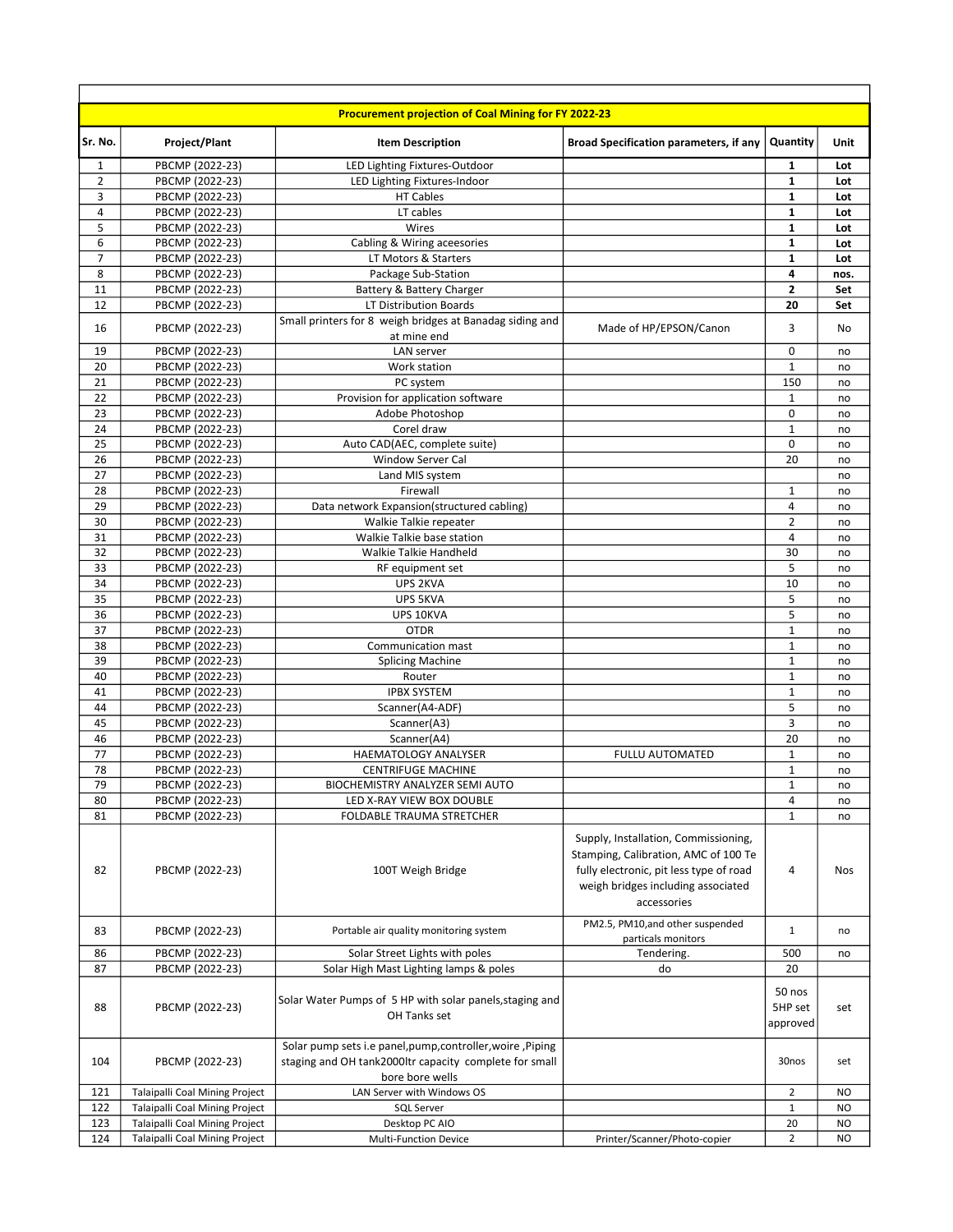| 125 | Talaipalli Coal Mining Project        | Scanner                                                                         | A4 Size Scanner                                                                                 | 30             | <b>NO</b>        |
|-----|---------------------------------------|---------------------------------------------------------------------------------|-------------------------------------------------------------------------------------------------|----------------|------------------|
| 126 | Talaipalli Coal Mining Project        | Plotter                                                                         |                                                                                                 | $\mathbf{1}$   | NO.              |
| 127 | <b>Talaipalli Coal Mining Project</b> | UPS                                                                             | 10KVA                                                                                           | $\overline{2}$ | <b>NO</b>        |
| 128 | Talaipalli Coal Mining Project        | <b>UPS</b>                                                                      | 2KVA                                                                                            | 6              | <b>NO</b>        |
| 129 | Talaipalli Coal Mining Project        | <b>UPS</b>                                                                      | $0.5/1$ KVA                                                                                     | 10             | <b>NO</b>        |
| 130 | <b>Talaipalli Coal Mining Project</b> | Minex Software                                                                  |                                                                                                 | $\overline{2}$ | <b>NO</b>        |
| 131 | Talaipalli Coal Mining Project        | Network Switch                                                                  | Network Switch 8 port                                                                           | 10             | NO.              |
| 132 | Talaipalli Coal Mining Project        | Firewall                                                                        |                                                                                                 | $\mathbf{1}$   | <b>NO</b>        |
| 133 | <b>Talaipalli Coal Mining Project</b> | Video Conferencing System                                                       |                                                                                                 | $\mathbf 1$    | <b>NO</b>        |
| 134 | Talaipalli Coal Mining Project        | Audio Conference System                                                         |                                                                                                 | $\mathbf{1}$   | NO.              |
| 135 | Talaipalli Coal Mining Project        | <b>OTDR</b>                                                                     |                                                                                                 | $\mathbf{1}$   | <b>NO</b>        |
| 136 | Talaipalli Coal Mining Project        | <b>Splicing Machine</b>                                                         |                                                                                                 | $\mathbf{1}$   | <b>NO</b>        |
|     |                                       |                                                                                 | 1. CV Range: Up to 8,000 Kcal/kg or more<br>for 1 gm. of sample.<br>2.CV                        |                |                  |
| 138 | <b>Talaipalli Coal Mining Project</b> | Isoperible Bomb Calorimeter                                                     | Resolution: 0.1 Cal/gm. or better<br>3. Precision: 0.10%or less RSD on Benzoic<br>acid for GCV. | $\mathbf{1}$   | NO.              |
| 140 | Talaipalli Coal Mining Project        | Deliniators                                                                     |                                                                                                 | 100            | <b>NO</b>        |
| 165 | Talaipalli Coal Mining Project        | Personal Dust Sampler                                                           |                                                                                                 | $\mathbf{1}$   | NO               |
| 167 | Talaipalli Coal Mining Project        | <b>Static Sampler</b>                                                           |                                                                                                 | $\mathbf{1}$   | NO               |
| 168 | Talaipalli Coal Mining Project        | Noise Dosimeter                                                                 |                                                                                                 | $\mathbf{1}$   | <b>NO</b>        |
| 169 | Talaipalli Coal Mining Project        | Speed Gun                                                                       |                                                                                                 | $\mathbf 1$    | <b>NO</b>        |
| 170 | Talaipalli Coal Mining Project        | Leica Prism                                                                     |                                                                                                 | $\overline{2}$ | <b>NO</b>        |
| 171 | Talaipalli Coal Mining Project        | Leica Pole                                                                      |                                                                                                 | $\overline{2}$ | NO               |
| 172 | Talaipalli Coal Mining Project        | <b>Topcon Prism</b>                                                             |                                                                                                 | $\overline{2}$ | NO               |
| 173 | <b>Talaipalli Coal Mining Project</b> | <b>Topcon Pole</b>                                                              |                                                                                                 | $\overline{2}$ | <b>NO</b>        |
| 177 | Talaipalli Coal Mining Project        | Seismograph                                                                     |                                                                                                 | $\mathbf{1}$   | NO               |
| 178 | Talaipalli Coal Mining Project        | Multimeter                                                                      |                                                                                                 | $\overline{2}$ | <b>NO</b>        |
| 179 |                                       | Siren                                                                           |                                                                                                 | $\overline{2}$ |                  |
|     | Talaipalli Coal Mining Project        |                                                                                 |                                                                                                 | $\mathbf{1}$   | NO.<br><b>NO</b> |
| 180 | Talaipalli Coal Mining Project        | Exploder(Battery Condensor Type)                                                |                                                                                                 |                |                  |
| 186 | Talaipalli Coal Mining Project        | SPMCB, TPNMCB, Isolating Main Switch, Submersible Pump<br>Starter Etc.          |                                                                                                 | 50             | NO.              |
| 187 | Talaipalli Coal Mining Project        | Pvc Batten, Pvc Conduit Pipe, Pvc Junction, Pvc Bend, Pvc Tee,<br>Pvc Elbow Etc |                                                                                                 | 1000           | NO.              |
| 188 | Talaipalli Coal Mining Project        | Aluminium Cable 3.5/4 Core Of Different Sizes As Per<br>Requirement             |                                                                                                 | 2000           | NO.              |
| 189 | Dulanga Coal Mining Project           | Desktop PC AIO                                                                  |                                                                                                 | 30             | NO.              |
| 190 | Dulanga Coal Mining Project           | <b>Multi-Function Device</b>                                                    | Printer/Scanner/Photo-copier                                                                    | $\mathbf 1$    | NO               |
| 191 | Dulanga Coal Mining Project           | Scanner                                                                         | A4 Size Scanner                                                                                 | 10             | NO.              |
| 192 | Dulanga Coal Mining Project           | Plotter                                                                         |                                                                                                 | $\mathbf{1}$   | <b>NO</b>        |
| 193 | Dulanga Coal Mining Project           | Network Switch                                                                  | Network Switch 8 port                                                                           | 10             | NO               |
| 194 | Dulanga Coal Mining Project           | Firewall                                                                        |                                                                                                 | $\mathbf{1}$   | <b>NO</b>        |
| 195 | Dulanga Coal Mining Project           | Video Conferencing System                                                       |                                                                                                 | $\mathbf{1}$   | <b>NO</b>        |
| 196 | Dulanga Coal Mining Project           | Audio Conference System                                                         |                                                                                                 | $\mathbf 1$    | NO               |
| 197 | Dulanga Coal Mining Project           | <b>OTDR</b>                                                                     |                                                                                                 | $\mathbf{1}$   | NO.              |
| 198 | Dulanga Coal Mining Project           | <b>Splicing Machine</b>                                                         |                                                                                                 | $1\,$          | <b>NO</b>        |
| 201 | Dulanga Coal Mining Project           | Deliniators                                                                     |                                                                                                 | 100            | NO.              |
| 202 | Dulanga Coal Mining Project           | Fire Extinguisher Refilling                                                     |                                                                                                 | 100            | NO.              |
| 203 | Dulanga Coal Mining Project           | Fire Extinguisher Purchase                                                      |                                                                                                 | 40             | NO               |
| 214 | Dulanga Coal Mining Project           | <b>Breath Analyzer</b>                                                          |                                                                                                 | $\mathbf{1}$   | NO               |
| 215 | Dulanga Coal Mining Project           | Personal Dust Sampler                                                           |                                                                                                 | $\mathbf{1}$   | NO               |
| 217 | Dulanga Coal Mining Project           | <b>Static Sampler</b>                                                           |                                                                                                 | $\mathbf{1}$   | NO               |
| 218 | Dulanga Coal Mining Project           | Noise Dosimeter                                                                 |                                                                                                 | $\mathbf{1}$   | NO.              |
| 221 | Dulanga Coal Mining Project           | Leica Pole                                                                      |                                                                                                 | $\overline{2}$ | NO               |
| 224 | Dulanga Coal Mining Project           | Plotter Paper 36 Inch                                                           |                                                                                                 | 10             | NO               |
| 225 | Dulanga Coal Mining Project           | Seismograph                                                                     |                                                                                                 | $\mathbf{1}$   | NO               |
| 226 | Dulanga Coal Mining Project           | Multimeter                                                                      |                                                                                                 | $\overline{2}$ | NO               |
| 228 | Dulanga Coal Mining Project           | Exploder(Battery Condensor Type)                                                |                                                                                                 | $\mathbf{1}$   | NO               |
| 229 | Dulanga Coal Mining Project           | CCTV                                                                            |                                                                                                 | 50             | NO               |
| 230 | Dulanga Coal Mining Project           | IP Camera Site Admin Bldg & premises                                            |                                                                                                 | 150            | NO               |
| 231 | Dulanga Coal Mining Project           | Water purifier                                                                  |                                                                                                 | 3              | NO               |
| 263 | Dulanga Coal Mining Project           | LT cables                                                                       |                                                                                                 | $\mathbf{1}$   | Lot              |
|     |                                       |                                                                                 |                                                                                                 | $\mathbf{1}$   |                  |
| 264 | Dulanga Coal Mining Project           | Wires                                                                           |                                                                                                 |                | Lot              |
| 265 | Dulanga Coal Mining Project           | Cabling & Wiring aceesories                                                     |                                                                                                 | $\mathbf{1}$   | Lot              |
| 266 | Dulanga Coal Mining Project           | LT Motors & Starters                                                            |                                                                                                 | $\mathbf{1}$   | Lot              |
| 268 | Dulanga Coal Mining Project           | DG Spares                                                                       |                                                                                                 | $\mathbf{1}$   | Lot              |
| 269 | Dulanga Coal Mining Project           | LT Distribution Boards                                                          |                                                                                                 | $\mathbf{1}$   | Lot              |
| 270 | Dulanga Coal Mining Project           | LT Cable Joining Kit and Termination Kit                                        |                                                                                                 | $\mathbf{1}$   | Lot              |
| 271 | Dulanga Coal Mining Project           | Solar lights & accessories                                                      |                                                                                                 | $\mathbf{1}$   | Lot              |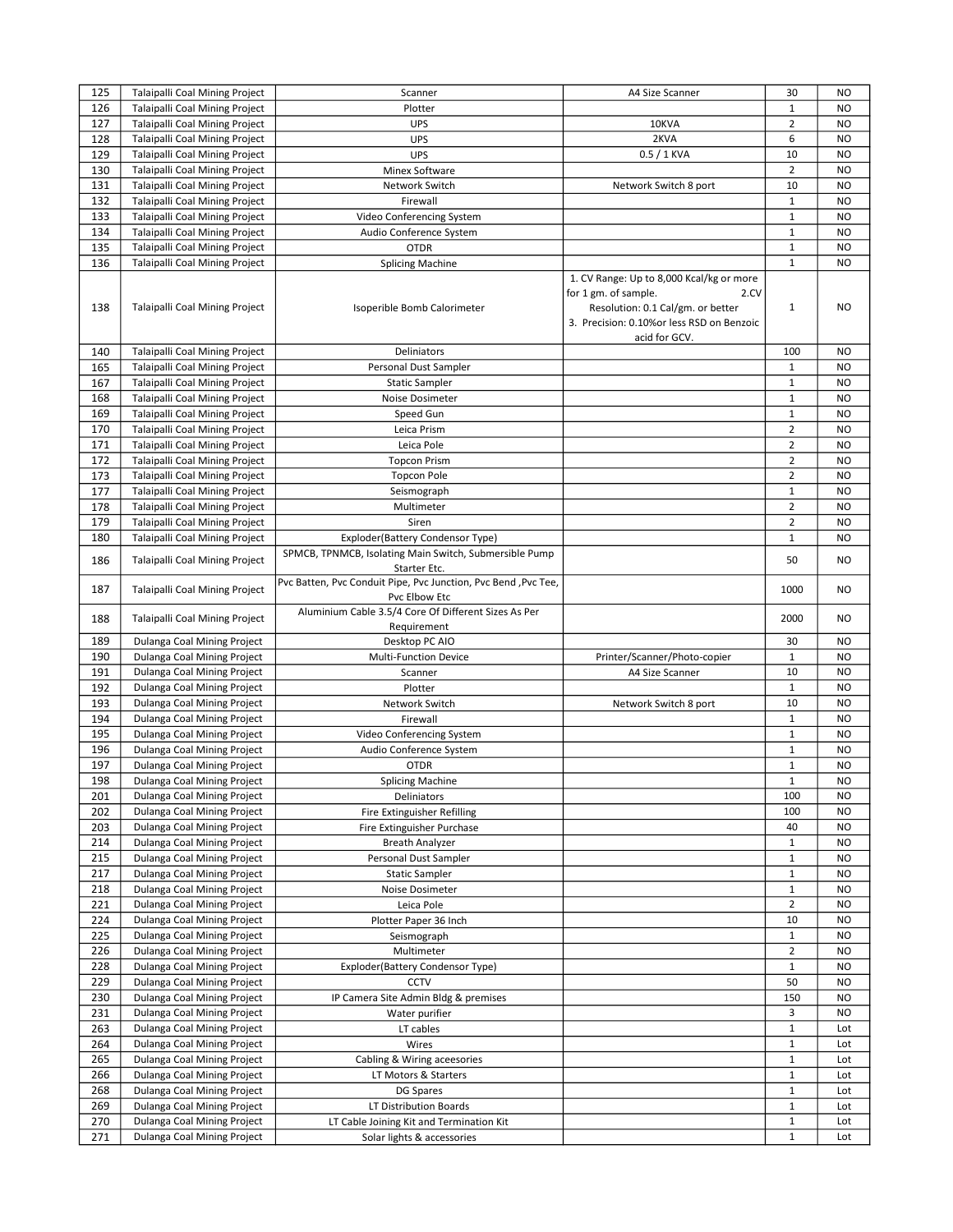| 272 | Dulanga Coal Mining Project | Lighting & Earthing Protection                                                               |                                                                                 |                | Lot        |
|-----|-----------------------------|----------------------------------------------------------------------------------------------|---------------------------------------------------------------------------------|----------------|------------|
| 273 | Dulanga Coal Mining Project | T&P and Measuring Instruments                                                                |                                                                                 |                | Lot        |
| 274 | Dulanga Coal Mining Project | Submersible pumps / accessories                                                              |                                                                                 |                | Lot        |
| 286 | Dulanga Coal Mining Project | Consumables( Moisture crucible, VM<br>crucibles, petridisc, Sieves, Filter paper Etc.)       | 50mm,10mm,100mm-15mm,                                                           | 50 each        | NO.        |
| 287 | Dulanga Coal Mining Project | Drone                                                                                        | Make: Trinity F90+, Min Flying time: 60<br>min, Payload: 500gm                  |                | Nos.       |
| 288 | Dulanga Coal Mining Project | <b>Traverse Kit</b>                                                                          | Connected kits with Total Station i.e.<br>Tripod, Tribach, Prism Carrier, Prism | $\overline{2}$ | <b>Nos</b> |
| 289 | Dulanga Coal Mining Project | Photogrametry Software                                                                       | Make: Pix 4D/AGIsoft/Hexagon Imagin(for<br>processing Drone Data)               |                | <b>Nos</b> |
| 290 | Dulanga Coal Mining Project | <b>Work Station</b>                                                                          |                                                                                 |                | <b>Nos</b> |
| 291 | Coal Mining HQ              | Rapid Loading Silo at Kerendari                                                              |                                                                                 |                |            |
| 292 | Coal Mining HQ              | Construction of NTPC office Building (Energy Bhawan)                                         |                                                                                 |                |            |
| 293 | Coal Mining HQ              | Removal of Overburden and Coal Extarction from West Pit of<br>Talaipalli Coal Mining Project |                                                                                 |                |            |
| 294 | Coal Mining HQ              | Development and Operation of Talaipalli Coal Mining Project                                  |                                                                                 |                |            |
|     |                             |                                                                                              |                                                                                 |                |            |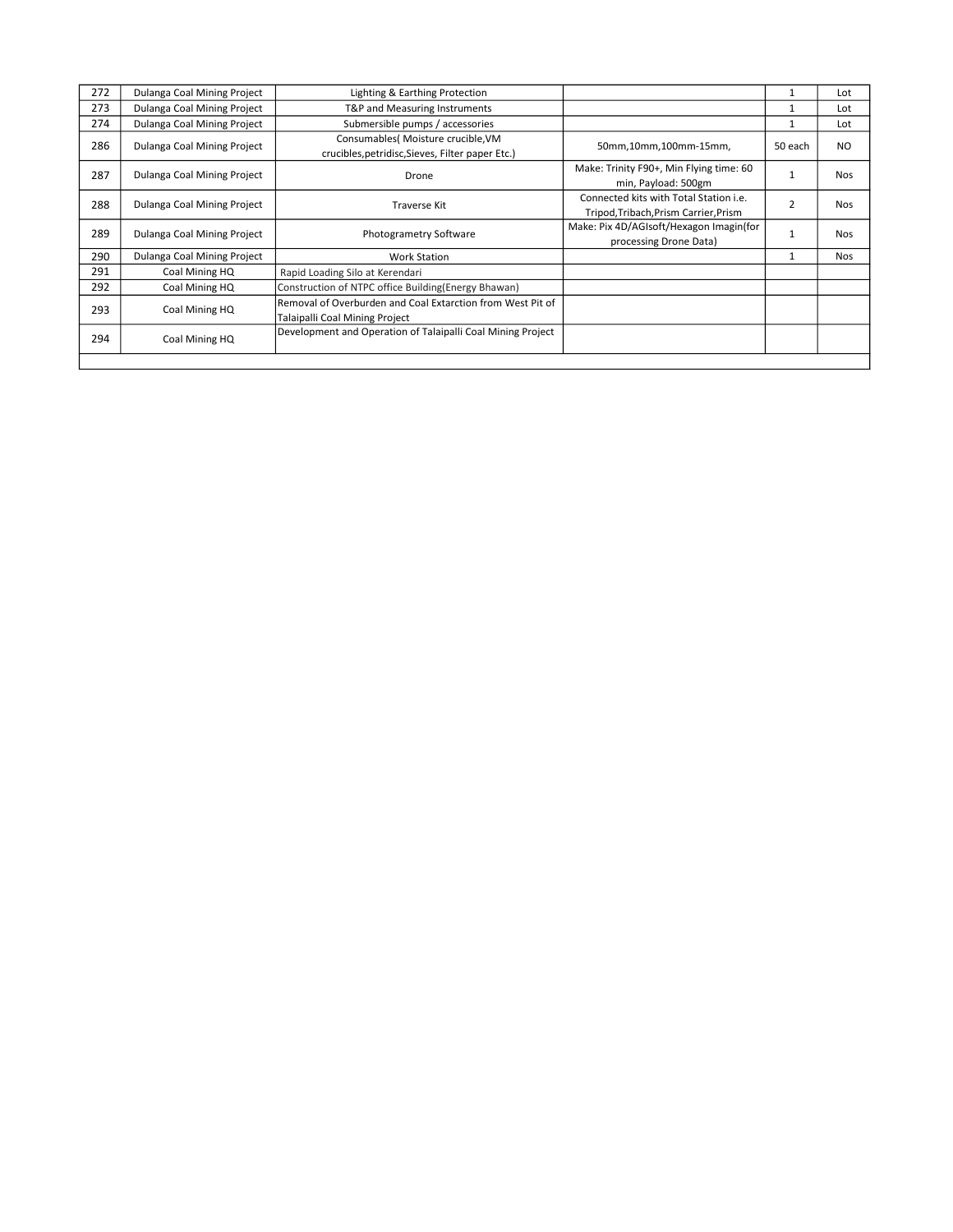|                |                                       | Procurement projection of Coal Mining for FY 2023-24                                                                                       |                                               |                                  |              |
|----------------|---------------------------------------|--------------------------------------------------------------------------------------------------------------------------------------------|-----------------------------------------------|----------------------------------|--------------|
| Sr. No.        | <b>Project/Plant</b>                  | <b>Item Description</b>                                                                                                                    | <b>Broad Specification parameters, if any</b> | Quantity                         | Unit         |
| 1              | PBCMP (2023-24)                       | LED Lighting Fixtures-Outdoor                                                                                                              |                                               | $\mathbf{1}$                     | Lot          |
| $\overline{2}$ | PBCMP (2023-24)                       | LED Lighting Fixtures-Indoor                                                                                                               |                                               | $\mathbf{1}$                     | Lot          |
| 3              | PBCMP (2023-24)                       | HT Cables                                                                                                                                  |                                               | 1                                | Lot          |
| 4              | PBCMP (2023-24)                       | LT cables                                                                                                                                  |                                               | $\mathbf{1}$                     | Lot          |
| 5              | PBCMP (2023-24)                       | Wires                                                                                                                                      |                                               | $\mathbf{1}$                     | Lot          |
| 6              | PBCMP (2023-24)                       | Cabling & Wiring aceesories                                                                                                                |                                               | $\mathbf{1}$                     | Lot          |
| 7              | PBCMP (2023-24)                       | LT Motors & Starters                                                                                                                       |                                               | $\mathbf{1}$                     | Lot          |
| 8<br>11        | PBCMP (2023-24)                       | Package Sub-Station                                                                                                                        |                                               | $\overline{2}$<br>$\overline{2}$ | nos.         |
| 12             | PBCMP (2023-24)                       | Battery & Battery Charger                                                                                                                  |                                               | 20                               | Set          |
| 13             | PBCMP (2023-24)<br>PBCMP (2023-24)    | LT Distribution Boards<br>Swyd Equipment                                                                                                   |                                               | $\mathbf{1}$                     | Set<br>Lot   |
| 14             | PBCMP (2023-24)                       | HT Cable Joining Kit and Termination Kit                                                                                                   |                                               | $\mathbf{1}$                     | Lot          |
|                |                                       | Heavy Duty Printer for A3 & A4 size at                                                                                                     |                                               |                                  |              |
| 17             | PBCMP (2023-24)                       | Dispatch ofice to cater daily dispatch                                                                                                     | Made of HP/EPSON/Canon                        | $\mathbf{1}$                     | No           |
|                |                                       | activities.                                                                                                                                |                                               |                                  |              |
| 19             | PBCMP (2023-24)                       | LAN server                                                                                                                                 |                                               | 1                                | no           |
| 20             | PBCMP (2023-24)                       | Work station                                                                                                                               |                                               | $\mathbf 0$                      | no           |
| 21             | PBCMP (2023-24)                       | PC system                                                                                                                                  |                                               | 50                               | no           |
| 22             | PBCMP (2023-24)                       | Provision for application software                                                                                                         |                                               | $\mathbf{1}$                     | no           |
| 23             | PBCMP (2023-24)                       | Adobe Photoshop                                                                                                                            |                                               | $\mathbf 0$                      | no           |
| 24             | PBCMP (2023-24)                       | Corel draw                                                                                                                                 |                                               | $\mathbf 1$                      | no           |
| 25             | PBCMP (2023-24)                       | Auto CAD(AEC, complete suite)                                                                                                              |                                               | $\overline{2}$                   | no           |
| 26             | PBCMP (2023-24)                       | <b>Window Server Cal</b>                                                                                                                   |                                               | 20                               | no           |
| 27             | PBCMP (2023-24)                       | Land MIS system                                                                                                                            |                                               |                                  | no           |
| 28             | PBCMP (2023-24)                       | Firewall                                                                                                                                   |                                               | $\mathbf{1}$                     | no           |
| 29             | PBCMP (2023-24)                       | Data network Expansion(structured cabling)                                                                                                 |                                               | $\mathbf{1}$                     | no           |
| 30             | PBCMP (2023-24)                       | Walkie Talkie repeater                                                                                                                     |                                               | 4                                | no           |
| 31             | PBCMP (2023-24)                       | Walkie Talkie base station                                                                                                                 |                                               | $\overline{2}$                   | no           |
| 32             | PBCMP (2023-24)                       | Walkie Talkie Handheld                                                                                                                     |                                               | 20                               | no           |
| 33             | PBCMP (2023-24)                       | RF equipment set                                                                                                                           |                                               | 5                                | no           |
| 34             | PBCMP (2023-24)                       | UPS 2KVA                                                                                                                                   |                                               | 5                                | no           |
| 35             | PBCMP (2023-24)                       | UPS 5KVA                                                                                                                                   |                                               | $\overline{2}$                   | no           |
| 36             | PBCMP (2023-24)                       | UPS 10KVA                                                                                                                                  |                                               | $\overline{2}$                   | no           |
| 37             | PBCMP (2023-24)                       | <b>OTDR</b>                                                                                                                                |                                               | 0                                | no           |
| 38             | PBCMP (2023-24)                       | Communication mast                                                                                                                         |                                               | $\mathbf{1}$                     | no           |
| 39<br>40       | PBCMP (2023-24)<br>PBCMP (2023-24)    | <b>Splicing Machine</b>                                                                                                                    |                                               | $\mathsf 0$<br>$\overline{2}$    | no           |
| 41             | PBCMP (2023-24)                       | Router<br><b>IPBX SYSTEM</b>                                                                                                               |                                               | $\mathbf{1}$                     | no<br>no     |
| 42             | PBCMP (2023-24)                       | Mis(PB-Com)                                                                                                                                |                                               | $\mathbf 0$                      | lump         |
| 43             | PBCMP (2023-24)                       | Mis(PB-IT)                                                                                                                                 |                                               | $\mathbf{1}$                     | lump         |
| 44             | PBCMP (2023-24)                       | Scanner(A4-ADF)                                                                                                                            |                                               | 5                                | no           |
| 45             | PBCMP (2023-24)                       | Scanner(A3)                                                                                                                                |                                               | 3                                | no           |
| 46             | PBCMP (2023-24)                       | Scanner(A4)                                                                                                                                |                                               | 15                               | no           |
| 75             | PBCMP (2023-24)                       | <b>BINOCULAR MICROSCOP</b>                                                                                                                 |                                               | $\overline{2}$                   | $\mathbf{1}$ |
| 76             | PBCMP (2023-24)                       | <b>BMI MACHINE</b>                                                                                                                         |                                               | $1\,$                            | $\mathbf{1}$ |
| 77             | PBCMP (2023-24)                       | Porta Cabin (Industrial)                                                                                                                   | Material Code M2714950311                     | 5                                | Nos          |
| 81             | PBCMP (2023-24)                       | Solar Street Lights with poles                                                                                                             | Tendering.                                    | 500                              | no           |
| 82             | PBCMP (2023-24)                       | Solar High Mast Lighting lamps & poles                                                                                                     | do                                            | 20                               |              |
| 83             | PBCMP (2023-24)                       | Solar Water Pumps of 5 HP with solar<br>panels, staging and OH Tanks set                                                                   |                                               | 50 nos 5HP set<br>approved       | set          |
| 96             | PBCMP (2023-24)                       | Solar pump sets i.e<br>panel, pump, controller, woire, Piping staging<br>and OH tank2000ltr capacity complete for<br>small bore bore wells |                                               | 30nos                            | set          |
| 113            | <b>Talaipalli Coal Mining Project</b> | Color Laser Printer                                                                                                                        | A3 Size                                       | 3                                | <b>NO</b>    |
| 114            | Talaipalli Coal Mining Project        | Network Laser Printer                                                                                                                      |                                               | 5                                | <b>NO</b>    |
| 115            | Talaipalli Coal Mining Project        | <b>UPS</b>                                                                                                                                 | 10KVA                                         | 3                                | <b>NO</b>    |
| 116            | Talaipalli Coal Mining Project        | AutoCAD Software                                                                                                                           |                                               | 5                                | <b>NO</b>    |
| 117            | Talaipalli Coal Mining Project        | Adobe Acrobat Professional                                                                                                                 |                                               | 15                               | <b>NO</b>    |
| 118            | Talaipalli Coal Mining Project        | ROUTER                                                                                                                                     |                                               | $\mathbf{1}$                     | <b>NO</b>    |
| 119            | Talaipalli Coal Mining Project        |                                                                                                                                            | Network Switch 16 port                        | 10                               | <b>NO</b>    |
| 120            | Talaipalli Coal Mining Project        | IP Camera Fixed with Accessories                                                                                                           |                                               | 10                               | <b>NO</b>    |
| 121            | Talaipalli Coal Mining Project        | Network Video Recorder with storage devices                                                                                                |                                               | 3                                | <b>NO</b>    |
| 122            | Talaipalli Coal Mining Project        | Telephone Instruments                                                                                                                      |                                               | 100                              | <b>NO</b>    |
| 123            | Talaipalli Coal Mining Project        | Projector with Screen                                                                                                                      |                                               | 3                                | <b>NO</b>    |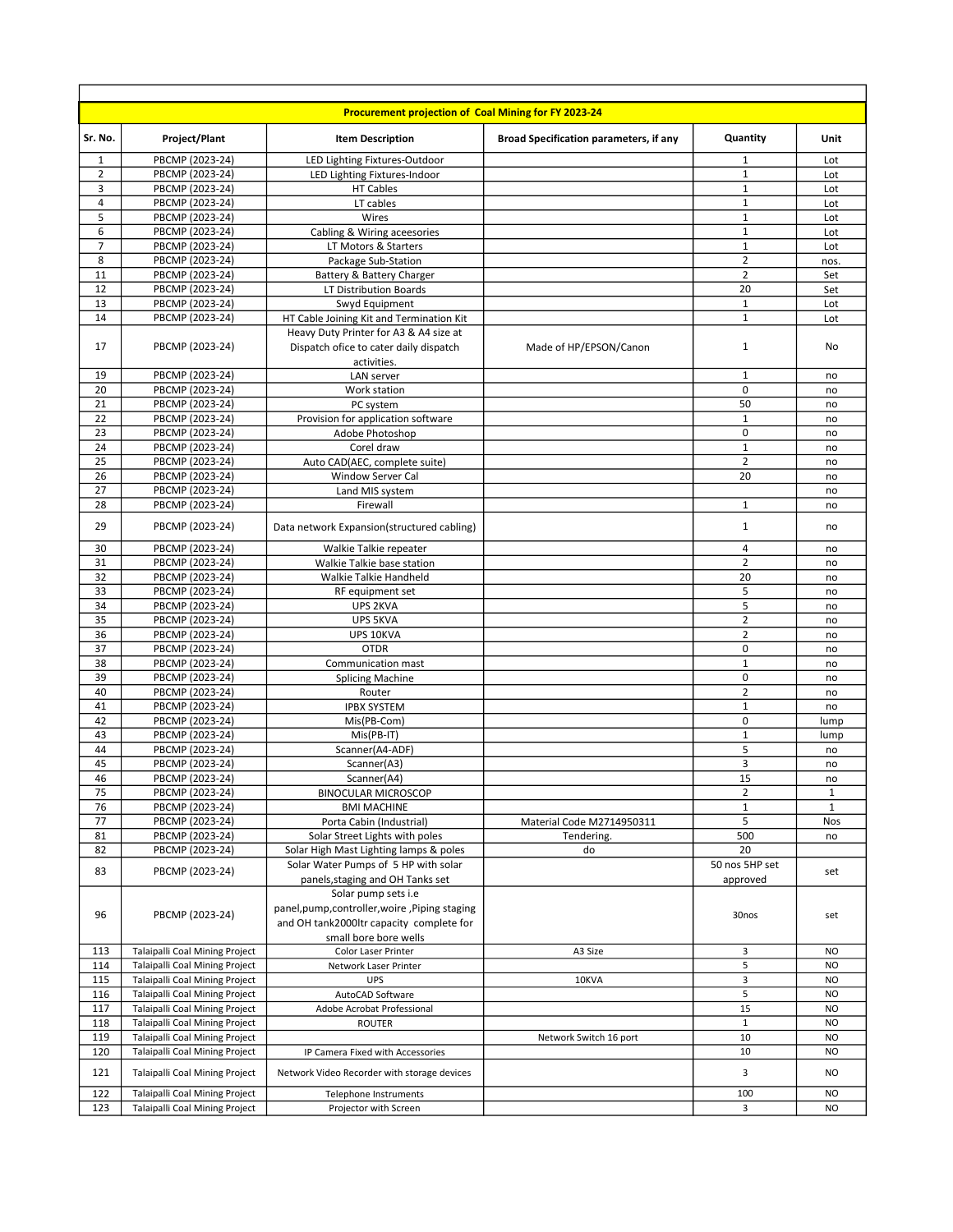| 125 | Talaipalli Coal Mining Project        | Muffle furnace                                                                         | 1. temperature range upto 1100 Degree<br>Centigrade 2. Resolution 1 degreecentigrade  | $\mathbf{1}$      | <b>NO</b>      |
|-----|---------------------------------------|----------------------------------------------------------------------------------------|---------------------------------------------------------------------------------------|-------------------|----------------|
| 128 | Talaipalli Coal Mining Project        | Digital Balance                                                                        | 0-220 gm, d=0.0001 e=0.001                                                            | $\overline{2}$    | NO             |
| 129 | Talaipalli Coal Mining Project        | Consumables( Moisture crcible, VM<br>crucibles, petridisc, Sieves, Filter paper Etc.)  | 50mm,10mm,100mm-15mm,                                                                 | 50 each           | NO.            |
| 131 | <b>Talaipalli Coal Mining Project</b> | Deliniators                                                                            |                                                                                       | 100               | <b>NO</b>      |
| 132 | Talaipalli Coal Mining Project        | <b>Electronic Display Boards</b>                                                       |                                                                                       | $\mathbf{1}$      | <b>NO</b>      |
| 133 | Talaipalli Coal Mining Project        | Fire Extinguisher Refilling                                                            |                                                                                       | 100               | N <sub>O</sub> |
| 134 | Talaipalli Coal Mining Project        | Fire Extinguisher Purchase                                                             |                                                                                       | 40                | <b>NO</b>      |
| 135 | Talaipalli Coal Mining Project        | MS Iron Sheets                                                                         |                                                                                       | 10                | <b>NO</b>      |
| 157 | Talaipalli Coal Mining Project        | Leica Prism                                                                            |                                                                                       | $\overline{2}$    | N <sub>O</sub> |
| 158 | Talaipalli Coal Mining Project        | Leica Pole                                                                             |                                                                                       | $\overline{2}$    | N <sub>O</sub> |
| 159 | Talaipalli Coal Mining Project        | <b>Topcon Prism</b>                                                                    |                                                                                       | $\overline{2}$    | N <sub>O</sub> |
| 160 | Talaipalli Coal Mining Project        | <b>Topcon Pole</b>                                                                     |                                                                                       | $\overline{2}$    | <b>NO</b>      |
| 174 | <b>Talaipalli Coal Mining Project</b> | Aluminium Cable 3.5/4 Core Of Different Sizes As                                       |                                                                                       | 2000              | <b>NO</b>      |
|     |                                       | Per Requirement                                                                        |                                                                                       |                   |                |
| 175 | Dulanga Coal Mining Project           | Desktop PC AIO                                                                         |                                                                                       | 20                | <b>NO</b>      |
| 176 | Dulanga Coal Mining Project           | <b>Color Laser Printer</b>                                                             | A3 Size                                                                               | 3                 | N <sub>O</sub> |
| 177 | Dulanga Coal Mining Project           | Network Laser Printer                                                                  |                                                                                       | 5                 | <b>NO</b>      |
| 178 | Dulanga Coal Mining Project           | AutoCAD Software                                                                       |                                                                                       | 5                 | N <sub>O</sub> |
| 179 | Dulanga Coal Mining Project           | Adobe Acrobat Professional                                                             |                                                                                       | 15                | N <sub>O</sub> |
| 180 | Dulanga Coal Mining Project           | <b>ROUTER</b>                                                                          |                                                                                       | $\mathbf 1$       | N <sub>O</sub> |
| 181 | Dulanga Coal Mining Project           | Network Switch                                                                         | Network Switch 16 port                                                                | 10                | <b>NO</b>      |
| 182 | Dulanga Coal Mining Project           | IP Camera Fixed with Accessories                                                       |                                                                                       | 10                | <b>NO</b>      |
| 183 | Dulanga Coal Mining Project           | Network Video Recorder with storage devices                                            |                                                                                       | 3                 | <b>NO</b>      |
| 184 | Dulanga Coal Mining Project           | <b>Telephone Instruments</b>                                                           |                                                                                       | 100               | <b>NO</b>      |
| 185 | Dulanga Coal Mining Project           | Projector with Screen                                                                  |                                                                                       | 3                 | <b>NO</b>      |
| 188 | Dulanga Coal Mining Project           | Deliniators                                                                            |                                                                                       | 100               | N <sub>O</sub> |
| 189 | Dulanga Coal Mining Project           | Fire Extinguisher Refilling                                                            |                                                                                       | 100               | N <sub>O</sub> |
| 190 | Dulanga Coal Mining Project           | Fire Extinguisher Purchase                                                             |                                                                                       | 40                | N <sub>O</sub> |
| 203 | Dulanga Coal Mining Project           | Personal Dust Sampler                                                                  |                                                                                       | $\mathbf 1$       | N <sub>O</sub> |
| 205 | Dulanga Coal Mining Project           | Leica Prism                                                                            |                                                                                       | $\overline{2}$    | N <sub>O</sub> |
| 206 | Dulanga Coal Mining Project           | Leica Pole                                                                             |                                                                                       | $\overline{2}$    | <b>NO</b>      |
| 212 | Dulanga Coal Mining Project           | LT cables                                                                              |                                                                                       | $\mathbf{1}$      | Lot            |
| 213 | Dulanga Coal Mining Project           | Wires                                                                                  |                                                                                       | $\mathbf{1}$      | Lot            |
| 214 | Dulanga Coal Mining Project           | Cabling & Wiring aceesories                                                            |                                                                                       | $\mathbf 1$       | Lot            |
| 215 | Dulanga Coal Mining Project           | LT Motors & Starters                                                                   |                                                                                       | $\mathbf 1$       | Lot            |
| 216 | Dulanga Coal Mining Project           | VRV AC Spares                                                                          |                                                                                       | $\mathbf 1$       | Lot            |
| 218 | Dulanga Coal Mining Project           | DG Spares                                                                              |                                                                                       | $\mathbf{1}$      | Lot            |
| 219 | Dulanga Coal Mining Project           | LT Distribution Boards                                                                 |                                                                                       | $\mathbf{1}$      | Lot            |
| 220 | Dulanga Coal Mining Project           | LT Cable Joining Kit and Termination Kit                                               |                                                                                       | $\mathbf{1}$      | Lot            |
| 221 | Dulanga Coal Mining Project           | Solar lights & accessories                                                             |                                                                                       | $\mathbf 1$       | Lot            |
| 222 | Dulanga Coal Mining Project           | Lighting & Earthing Protection                                                         |                                                                                       | $\mathbf{1}$      | Lot            |
| 223 | Dulanga Coal Mining Project           | Submersible pumps / accessories                                                        |                                                                                       | $\mathbf 1$       | Lot            |
| 224 | Dulanga Coal Mining Project           | Safety Shoes                                                                           | Mechanical & Electrical type industrial safety<br>shoes, BIS marked, DGMS approved    | 260               | Nos            |
| 225 | Dulanga Coal Mining Project           | Safety Helmet                                                                          | As per required BIS Marked                                                            | 150               | Nos            |
| 226 | Dulanga Coal Mining Project           | Reflective Safety Jacket                                                               | 100% Cotton cloth or 70% Cotton: 30%<br>polyester Blend fabric, Horizontal & vertical | 300               | Nos            |
|     |                                       |                                                                                        | Reflective strip                                                                      |                   |                |
| 227 | Dulanga Coal Mining Project           | Safety Goggles                                                                         | <b>ISI Marked</b>                                                                     | 150               | Nos            |
| 228 | Dulanga Coal Mining Project           | Ear Muff                                                                               | ISI Marked                                                                            | 60                | Nos            |
| 229 | Dulanga Coal Mining Project           | Ear plugs                                                                              | ISI Marked                                                                            | 300               | Nos            |
| 230 | Dulanga Coal Mining Project           | Dust Mask                                                                              | ISI Marked                                                                            | 600               | Nos            |
| 231 | Dulanga Coal Mining Project           | <b>Elecrical hand Gloves</b>                                                           | As per standards                                                                      | 5                 | Nos            |
| 232 | Dulanga Coal Mining Project           | Miscellaneous annual safety item procurement                                           | As per requirment                                                                     | As per requirment |                |
| 233 | Dulanga Coal Mining Project           | Consumables( Moisture crucible, VM<br>crucibles, petridisc, Sieves, Filter paper Etc.) | 50mm,10mm,100mm-15mm,                                                                 | 50 each           | NO             |
| 234 | Dulanga Coal Mining Project           | TLS Spares / Consumables                                                               |                                                                                       | $\mathbf{1}$      | Lot            |
|     |                                       |                                                                                        |                                                                                       |                   |                |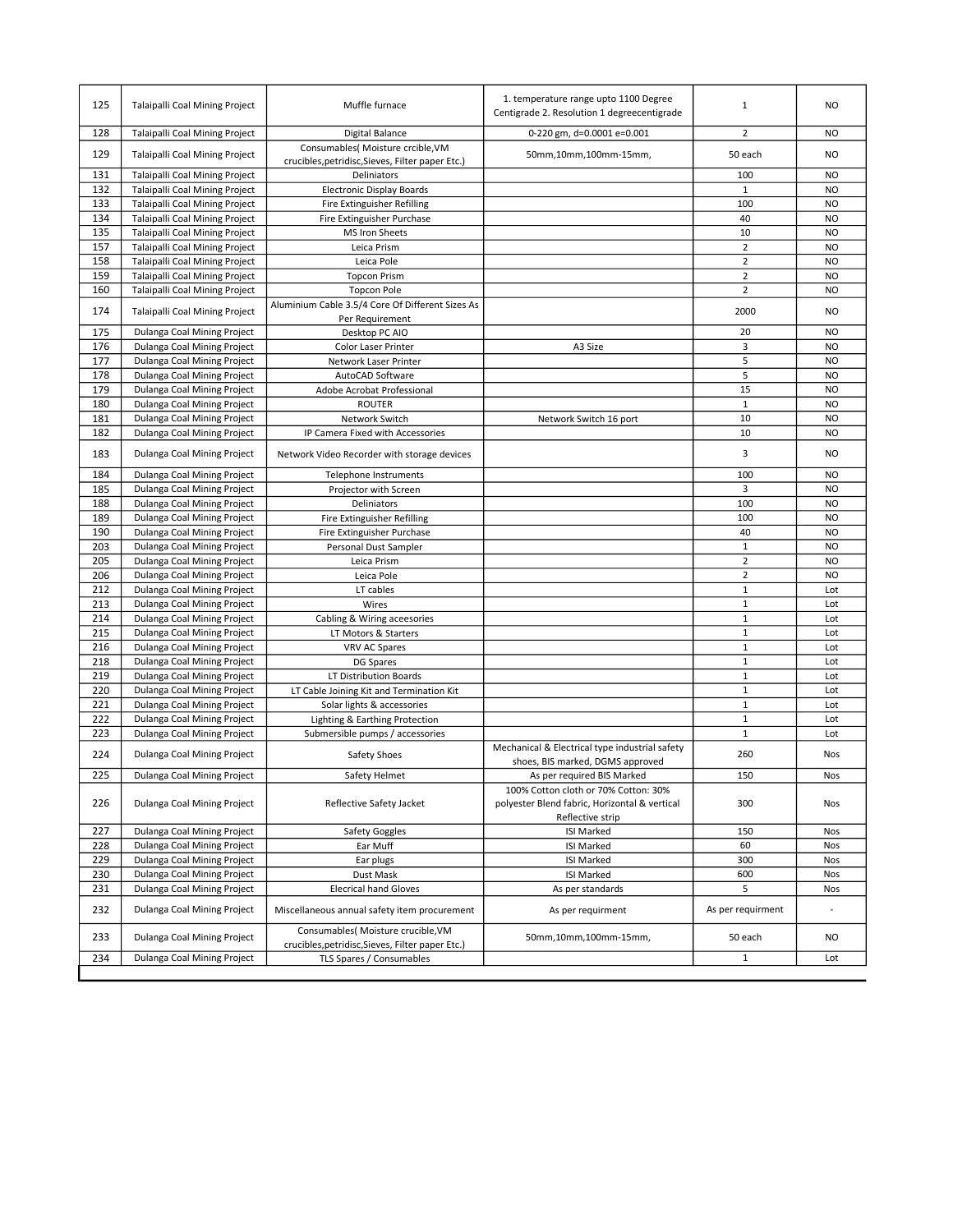|                |                                       |                                               | <b>Procurement projection of Coal Mining for FY 2024-25</b> |                     |            |
|----------------|---------------------------------------|-----------------------------------------------|-------------------------------------------------------------|---------------------|------------|
| Sr. No.        | <b>Project/Plant</b>                  | <b>Item Description</b>                       | <b>Broad Specification parameters, if any</b>               | Quantity            | Unit       |
| $\mathbf{1}$   | PBCMP (2024-25)                       | LED Lighting Fixtures-Outdoor                 |                                                             | $\mathbf{1}$        | Lot        |
| 2              | PBCMP (2024-25)                       | LED Lighting Fixtures-Indoor                  |                                                             | 1                   | Lot        |
| 3              | PBCMP (2024-25)                       | <b>HT Cables</b>                              |                                                             | $\mathbf{1}$        | Lot        |
| 4              | PBCMP (2024-25)                       | LT cables                                     |                                                             | $\mathbf 1$         | Lot        |
| 5              | PBCMP (2024-25)                       | Wires                                         |                                                             | $\mathbf 1$         | Lot        |
| 6              | PBCMP (2024-25)                       | Cabling & Wiring aceesories                   |                                                             | $\mathbf 1$         | Lot        |
| $\overline{7}$ | PBCMP (2024-25)                       | LT Motors & Starters                          |                                                             | $\mathbf 1$         | Lot        |
| 10             | PBCMP (2024-25)                       | Swyd Equipment                                |                                                             | $\mathbf{1}$        | Lot        |
| 13             | PBCMP (2024-25)                       | Small printers for 8 weigh bridges at         | Made of HP/EPSON/Canon                                      | 2                   | No         |
|                |                                       | Banadag siding and at mine end                |                                                             |                     |            |
| 14             | PBCMP (2024-25)                       | LAN server                                    |                                                             | $\mathbf 0$         | no         |
| 15             | PBCMP (2024-25)                       | Work station                                  |                                                             | $\mathbf{1}$        | no         |
| 16             | PBCMP (2024-25)                       | PC system                                     |                                                             | 50                  | no         |
| 17             | PBCMP (2024-25)                       | Provision for application software            |                                                             | $\mathbf 1$         | no         |
| 18             | PBCMP (2024-25)                       | Adobe Photoshop                               |                                                             | $\overline{2}$      | no         |
| 19             | PBCMP (2024-25)                       | Corel draw                                    |                                                             | $\mathbf 1$         | no         |
| 20             | PBCMP (2024-25)                       | Auto CAD(AEC, complete suite)                 |                                                             | $\overline{2}$      | no         |
| 21             | PBCMP (2024-25)                       | <b>Window Server Cal</b>                      |                                                             | 20                  | no         |
| 22             | PBCMP (2024-25)                       | Land MIS system                               |                                                             |                     | no         |
| 23             | PBCMP (2024-25)                       | Firewall                                      |                                                             | $\mathbf{1}$        | no         |
| 24             | PBCMP (2024-25)                       | Data network Expansion(structured             |                                                             | 2                   | no         |
| 25             | PBCMP (2024-25)                       | cabling)                                      |                                                             | $\overline{2}$      |            |
| 26             | PBCMP (2024-25)                       | Walkie Talkie repeater                        |                                                             | $\overline{2}$      | no         |
| 27             |                                       | Walkie Talkie base station                    |                                                             | 10                  | no         |
| 28             | PBCMP (2024-25)<br>PBCMP (2024-25)    | Walkie Talkie Handheld                        |                                                             | 5                   | no         |
|                |                                       | RF equipment set<br>UPS 2KVA                  |                                                             |                     | no         |
| 29<br>30       | PBCMP (2024-25)<br>PBCMP (2024-25)    |                                               |                                                             | 5<br>$\overline{2}$ | no         |
| 31             |                                       | UPS 5KVA                                      |                                                             | $\overline{2}$      | no         |
|                | PBCMP (2024-25)                       | UPS 10KVA<br><b>OTDR</b>                      |                                                             |                     | no         |
| 32<br>33       | PBCMP (2024-25)<br>PBCMP (2024-25)    |                                               |                                                             | 0<br>$\mathbf{1}$   | no         |
| 34             | PBCMP (2024-25)                       | Communication mast<br><b>Splicing Machine</b> |                                                             | 0                   | no         |
| 35             | PBCMP (2024-25)                       | Router                                        |                                                             | $\mathbf{1}$        | no<br>no   |
| 36             | PBCMP (2024-25)                       | <b>IPBX SYSTEM</b>                            |                                                             | $\mathbf 1$         | no         |
| 39             | PBCMP (2024-25)                       | Scanner(A4-ADF)                               |                                                             | 5                   | no         |
| 40             | PBCMP (2024-25)                       | Scanner(A3)                                   |                                                             | 3                   | no         |
| 41             | PBCMP (2024-25)                       | Scanner(A4)                                   |                                                             | 10                  | no         |
| 72             | PBCMP (2024-25)                       | Solar Street Lights with poles                | Tendering.                                                  | 500                 | no         |
|                |                                       |                                               |                                                             |                     |            |
| 73             | PBCMP (2024-25)                       | Solar High Mast Lighting lamps & poles        | do                                                          | 20                  |            |
|                |                                       |                                               |                                                             |                     |            |
| 74             | PBCMP (2024-25)                       | Solar Water Pumps of 5 HP with solar          |                                                             | 50 nos 5HP set      | set        |
|                |                                       | panels, staging and OH Tanks set              |                                                             | approved            |            |
|                |                                       |                                               |                                                             |                     |            |
|                |                                       | Solar pump sets i.e                           |                                                             |                     |            |
| 87             | PBCMP (2024-25)                       | panel,pump,controller,woire,Piping            |                                                             | 30nos               | set        |
|                |                                       | staging and OH tank2000ltr capacity           |                                                             |                     |            |
|                |                                       | complete for small bore bore wells            |                                                             |                     |            |
|                |                                       |                                               |                                                             |                     |            |
| 91             | PBCMP (2024-25)                       | Safety Shoes                                  | Mechanical & Electrical type industrial safety              | 330                 | Nos        |
|                |                                       |                                               | shoes, BIS marked, DGMS approved                            |                     |            |
| 92             | PBCMP (2024-25)                       | Safety Helmet                                 | As per required BIS Marked                                  | 350                 | Nos        |
|                |                                       |                                               | 100% Cotton cloth or 70% Cotton: 30%                        |                     |            |
| 93             | PBCMP (2024-25)                       | Reflective Safety Jacket                      | polyester Blend fabric, Horizontal & vertical               | 800                 | <b>Nos</b> |
|                |                                       |                                               | Reflective strip                                            |                     |            |
| 94             | PBCMP (2024-25)                       | Safety Goggles                                | <b>ISI Marked</b>                                           | 200                 | <b>Nos</b> |
| 95             | PBCMP (2024-25)                       | Ear Plug/Ear Muff                             | <b>ISI Marked</b>                                           | 200                 | Nos        |
| 96             | PBCMP (2024-25)                       | Dust Mask                                     | <b>ISI Marked</b>                                           | 260                 | <b>Nos</b> |
| 97             | PBCMP (2024-25)                       | <b>Elecrical hand Gloves</b>                  | As per standards                                            | 10                  | Nos        |
| 98             | PBCMP (2024-25)                       | Arc Flash Suit                                | As per standards                                            | $\overline{2}$      | Nos        |
|                |                                       | Mislaneous annual safety item                 |                                                             |                     |            |
| 99             | PBCMP (2024-25)                       | procurement                                   | As per requirment                                           | As per requirment   |            |
| 103            | PBCMP (2024-25)                       | <b>Total Station</b>                          |                                                             | $\mathbf{1}$        | Nos        |
| 104            | Talaipalli Coal Mining Project        | Desktop PC AIO                                |                                                             | 60                  | <b>NO</b>  |
| 105            | Talaipalli Coal Mining Project        | <b>Multi-Function Device</b>                  | Printer/Scanner/Photo-copier                                | 5                   | <b>NO</b>  |
| 106            | <b>Talaipalli Coal Mining Project</b> | Network Laser Printer                         |                                                             | 5                   | <b>NO</b>  |
| 107            | Talaipalli Coal Mining Project        | <b>UPS</b>                                    | 2KVA                                                        | 6                   | <b>NO</b>  |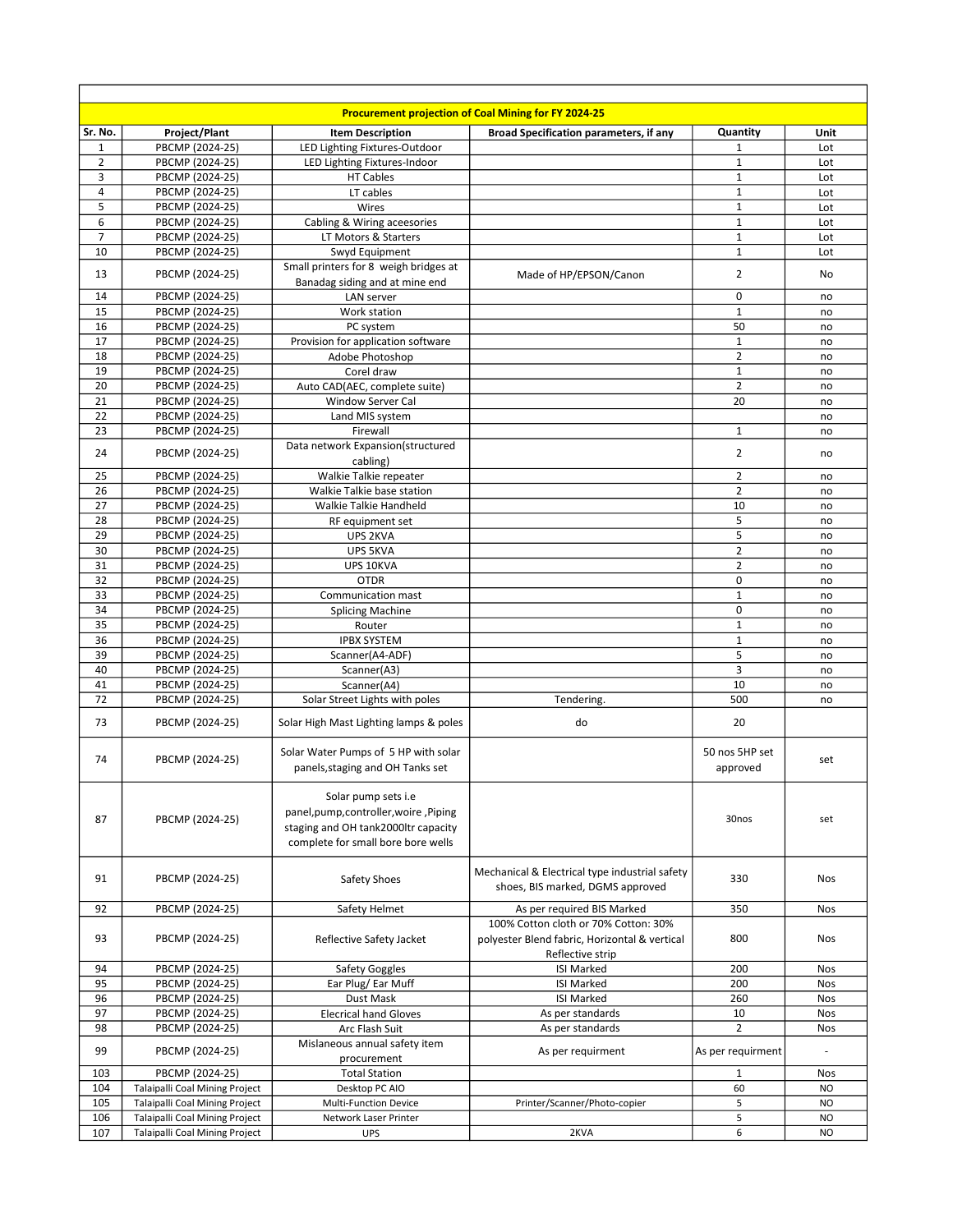|     |                                       |                                                                        | Network Switch 24 port                                                                                                                                                                       | 10                      | <b>NO</b>      |
|-----|---------------------------------------|------------------------------------------------------------------------|----------------------------------------------------------------------------------------------------------------------------------------------------------------------------------------------|-------------------------|----------------|
| 109 | Talaipalli Coal Mining Project        | IP Camera Fixed with Accessories                                       |                                                                                                                                                                                              | 10                      | <b>NO</b>      |
| 110 | <b>Talaipalli Coal Mining Project</b> | <b>Tonner Cartirdges</b>                                               |                                                                                                                                                                                              | 30                      | <b>NO</b>      |
| 111 | <b>Talaipalli Coal Mining Project</b> | TGA(Thermogravimetric Analyser)                                        | Automatic PC controlled thermo gravimetric<br>(proximate) analyzer to determine ash, moisture,<br>volatile matter and fixed carbon of coal, coke and<br>any other organic/inorganic material | $\mathbf 1$             | <b>NO</b>      |
| 113 | Talaipalli Coal Mining Project        | Deliniators                                                            |                                                                                                                                                                                              | 100                     | <b>NO</b>      |
| 116 | <b>Talaipalli Coal Mining Project</b> | Fire Extinguisher Purchase                                             |                                                                                                                                                                                              | 40                      | <b>NO</b>      |
| 117 | <b>Talaipalli Coal Mining Project</b> | MS Iron Sheets                                                         |                                                                                                                                                                                              | 10                      | <b>NO</b>      |
| 118 | Talaipalli Coal Mining Project        | Safety Shoes                                                           |                                                                                                                                                                                              | 250                     | <b>NO</b>      |
| 119 | Talaipalli Coal Mining Project        | Helmets                                                                |                                                                                                                                                                                              | 250                     | N <sub>O</sub> |
| 121 | <b>Talaipalli Coal Mining Project</b> | Safety Jackets                                                         |                                                                                                                                                                                              | 350                     | <b>NO</b>      |
| 122 | <b>Talaipalli Coal Mining Project</b> | <b>Gum Boots</b>                                                       |                                                                                                                                                                                              | 100                     | <b>NO</b>      |
| 124 | <b>Talaipalli Coal Mining Project</b> | Safety Audit                                                           |                                                                                                                                                                                              | $\mathbf{1}$            | <b>NO</b>      |
| 126 | Talaipalli Coal Mining Project        | Safety Goggle                                                          |                                                                                                                                                                                              | 150                     | <b>NO</b>      |
| 135 | Talaipalli Coal Mining Project        | <b>Lightning Arrestor</b>                                              |                                                                                                                                                                                              | 5                       | N <sub>O</sub> |
| 137 | <b>Talaipalli Coal Mining Project</b> | <b>Breath Analyzer</b>                                                 |                                                                                                                                                                                              | $\mathbf 1$             | <b>NO</b>      |
| 138 | <b>Talaipalli Coal Mining Project</b> | Personal Dust Sampler                                                  |                                                                                                                                                                                              | $\mathbf 1$             | <b>NO</b>      |
| 139 | <b>Talaipalli Coal Mining Project</b> | <b>Filter Paper</b>                                                    |                                                                                                                                                                                              | 50                      | <b>NO</b>      |
| 140 | <b>Talaipalli Coal Mining Project</b> | Leica Prism                                                            |                                                                                                                                                                                              | $\mathbf 2$             | <b>NO</b>      |
| 141 | Talaipalli Coal Mining Project        | Leica Pole                                                             |                                                                                                                                                                                              | $\overline{2}$          | <b>NO</b>      |
| 142 | <b>Talaipalli Coal Mining Project</b> | <b>Topcon Prism</b>                                                    |                                                                                                                                                                                              | $\overline{\mathbf{c}}$ | <b>NO</b>      |
| 143 | <b>Talaipalli Coal Mining Project</b> | <b>Topcon Pole</b>                                                     |                                                                                                                                                                                              | $\overline{2}$          | <b>NO</b>      |
| 148 | Talaipalli Coal Mining Project        | Exploder(Battery Condensor Type)                                       |                                                                                                                                                                                              | $\mathbf 1$             | <b>NO</b>      |
| 154 | <b>Talaipalli Coal Mining Project</b> | SPMCB, TPNMCB, Isolating Main Switch,<br>Submersible Pump Starter Etc. |                                                                                                                                                                                              | 50                      | <b>NO</b>      |
| 156 | <b>Talaipalli Coal Mining Project</b> | Aluminium Cable 3.5/4 Core Of Different                                |                                                                                                                                                                                              | 2000                    | <b>NO</b>      |
| 157 | Dulanga Coal Mining Project           | Sizes As Per Requirement<br>Desktop PC AIO                             |                                                                                                                                                                                              | 10                      | <b>NO</b>      |
| 158 | Dulanga Coal Mining Project           | <b>Multi-Function Device</b>                                           | Printer/Scanner/Photo-copier                                                                                                                                                                 | 5                       | <b>NO</b>      |
| 159 | Dulanga Coal Mining Project           | Network Laser Printer                                                  |                                                                                                                                                                                              | 5                       | <b>NO</b>      |
| 160 | Dulanga Coal Mining Project           | UPS                                                                    | 2KVA                                                                                                                                                                                         | 6                       | <b>NO</b>      |
| 161 | Dulanga Coal Mining Project           | Network Switch                                                         | Network Switch 24 port                                                                                                                                                                       | 10                      | <b>NO</b>      |
| 162 | Dulanga Coal Mining Project           | IP Camera Fixed with Accessories                                       |                                                                                                                                                                                              | 10                      | <b>NO</b>      |
| 164 | Dulanga Coal Mining Project           | Safety Boards                                                          |                                                                                                                                                                                              | 10                      | <b>NO</b>      |
| 165 | Dulanga Coal Mining Project           | Deliniators                                                            |                                                                                                                                                                                              | 100                     | <b>NO</b>      |
| 168 | Dulanga Coal Mining Project           | Fire Extinguisher Purchase                                             |                                                                                                                                                                                              | 40                      | <b>NO</b>      |
| 170 | Dulanga Coal Mining Project           | <b>Gum Boots</b>                                                       |                                                                                                                                                                                              | 100                     | <b>NO</b>      |
| 180 | Dulanga Coal Mining Project           | <b>Breath Analyzer</b>                                                 |                                                                                                                                                                                              | $\mathbf 1$             | <b>NO</b>      |
| 181 | Dulanga Coal Mining Project           | Personal Dust Sampler                                                  |                                                                                                                                                                                              | $\mathbf 1$             | <b>NO</b>      |
| 183 | Dulanga Coal Mining Project           | Leica Prism                                                            |                                                                                                                                                                                              | $\overline{\mathbf{c}}$ | <b>NO</b>      |
| 184 | Dulanga Coal Mining Project           | Leica Pole                                                             |                                                                                                                                                                                              | $\overline{2}$          | <b>NO</b>      |
| 189 | Dulanga Coal Mining Project           | Exploder(Battery Condensor Type)                                       |                                                                                                                                                                                              | $\mathbf 1$             | <b>NO</b>      |
| 192 | Dulanga Coal Mining Project           | LT cables                                                              |                                                                                                                                                                                              | $\mathbf 1$             | Lot            |
| 193 | Dulanga Coal Mining Project           | Wires                                                                  |                                                                                                                                                                                              | $\mathbf 1$             | Lot            |
| 194 | Dulanga Coal Mining Project           | Cabling & Wiring aceesories                                            |                                                                                                                                                                                              | 1                       | Lot            |
| 195 | Dulanga Coal Mining Project           | LT Motors & Starters                                                   |                                                                                                                                                                                              | $\mathbf 1$             | Lot            |
| 197 | Dulanga Coal Mining Project           | DG Spares                                                              |                                                                                                                                                                                              | $\mathbf 1$             | Lot            |
| 198 | Dulanga Coal Mining Project           | LT Distribution Boards                                                 |                                                                                                                                                                                              | $\mathbf 1$             | Lot            |
| 199 | Dulanga Coal Mining Project           | LT Cable Joining Kit and Termination Kit                               |                                                                                                                                                                                              | 1                       | Lot            |
| 200 | Dulanga Coal Mining Project           | Solar lights & accessories                                             |                                                                                                                                                                                              | $\mathbf 1$             | Lot            |
| 201 | Dulanga Coal Mining Project           | Lighting & Earthing Protection                                         |                                                                                                                                                                                              | $\mathbf 1$             | Lot            |
| 202 | Dulanga Coal Mining Project           | Submersible pumps / accessories                                        |                                                                                                                                                                                              | $\mathbf{1}$            | Lot            |
| 203 | Dulanga Coal Mining Project           | Safety Shoes                                                           | Mechanical & Electrical type industrial safety<br>shoes, BIS marked, DGMS approved                                                                                                           | 260                     | Nos            |
| 204 | Dulanga Coal Mining Project           | Safety Helmet                                                          | As per required BIS Marked                                                                                                                                                                   | 150                     | Nos            |
| 205 | Dulanga Coal Mining Project           | Reflective Safety Jacket                                               | 100% Cotton cloth or 70% Cotton: 30% polyester<br>Blend fabric, Horizontal & vertical Reflective strip                                                                                       | 300                     | Nos            |
| 206 | Dulanga Coal Mining Project           | Safety Goggles                                                         | <b>ISI Marked</b>                                                                                                                                                                            | 150                     | Nos            |
| 207 | Dulanga Coal Mining Project           | Ear Muff                                                               | <b>ISI Marked</b>                                                                                                                                                                            | 60                      | Nos            |
| 208 | Dulanga Coal Mining Project           | Ear plugs                                                              | <b>ISI Marked</b>                                                                                                                                                                            | 300                     | Nos            |
| 210 | Dulanga Coal Mining Project           | <b>Elecrical hand Gloves</b>                                           | As per standards                                                                                                                                                                             | 5                       | Nos            |
| 211 | Dulanga Coal Mining Project           | Miscellaneous annual safety item<br>procurement                        | As per requirment                                                                                                                                                                            | As per requirment       |                |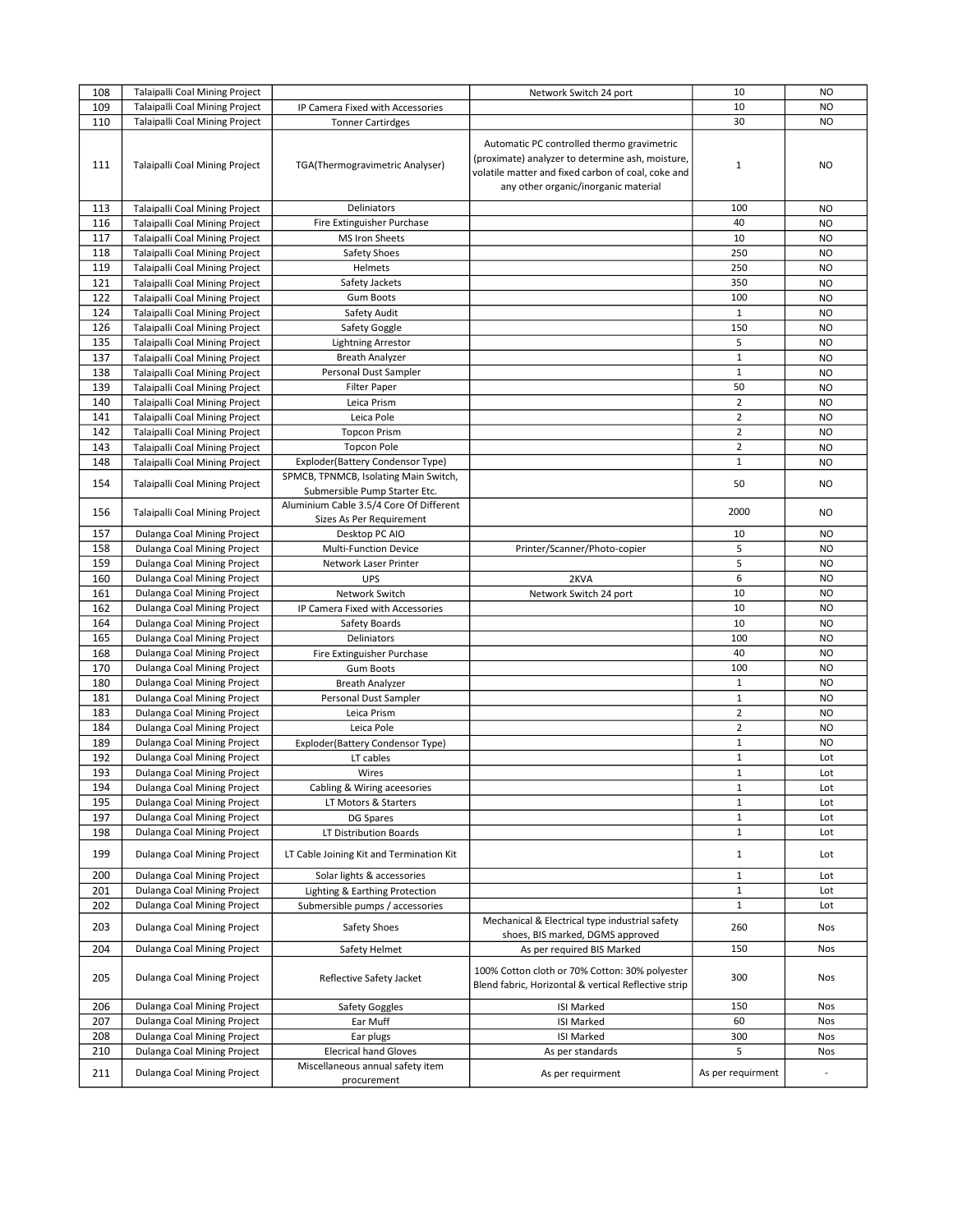| 212 | Dulanga Coal Mining Project | Isoperible Bomb Calorimeter                                                            | 1. CV Range: Up to 8,000 Kcal/kg or more for 1<br>gm. of sample.<br>2.CV Resolution:<br>0.1 Cal/gm. or better<br>3. Precision: 0.10% or less RSD on Benzoic acid<br>for GCV.                 |                | N <sub>O</sub> |
|-----|-----------------------------|----------------------------------------------------------------------------------------|----------------------------------------------------------------------------------------------------------------------------------------------------------------------------------------------|----------------|----------------|
| 213 | Dulanga Coal Mining Project | Muffle furnace                                                                         | 1. temperature range upto 1100 Degree<br>Centigrade 2. Resolution 1 degreecentigrade                                                                                                         | $\mathbf{1}$   | N <sub>O</sub> |
| 215 | Dulanga Coal Mining Project | Humidity Chamber Oven                                                                  | 0-50 degree centigrade, humidity 20-100 %                                                                                                                                                    | 1              | NO.            |
| 216 | Dulanga Coal Mining Project | Digital Balance                                                                        | 0-220 gm, d=0.0001 e=0.001                                                                                                                                                                   | $\overline{2}$ | NO.            |
| 217 | Dulanga Coal Mining Project | TGA(Thermogravimetric Analyser)                                                        | Automatic PC controlled thermo gravimetric<br>(proximate) analyzer to determine ash, moisture,<br>volatile matter and fixed carbon of coal, coke and<br>any other organic/inorganic material | $\mathbf{1}$   | N <sub>O</sub> |
| 218 | Dulanga Coal Mining Project | Analytical Electronic Balance                                                          | Capacity-250 Gm                                                                                                                                                                              | 1              | No             |
| 219 | Dulanga Coal Mining Project | Platform Balance                                                                       | Capacity-10 Kg                                                                                                                                                                               | $\mathbf{1}$   | <b>No</b>      |
| 220 | Dulanga Coal Mining Project | Consumables( Moisture crucible, VM<br>crucibles, petridisc, Sieves, Filter paper Etc.) | 50mm,10mm,100mm-15mm,                                                                                                                                                                        | 50 each        | N <sub>O</sub> |
| 221 | Dulanga Coal Mining Project | 10 KVA UPS                                                                             | For Lab instruments                                                                                                                                                                          | $\overline{2}$ | <b>No</b>      |
| 222 | Dulanga Coal Mining Project | TLS Spares / Consumables                                                               |                                                                                                                                                                                              | 1              | Lot            |
| 223 | Dulanga Coal Mining Project | <b>Total Station</b>                                                                   |                                                                                                                                                                                              | $\mathbf{1}$   | <b>Nos</b>     |
|     |                             |                                                                                        |                                                                                                                                                                                              |                |                |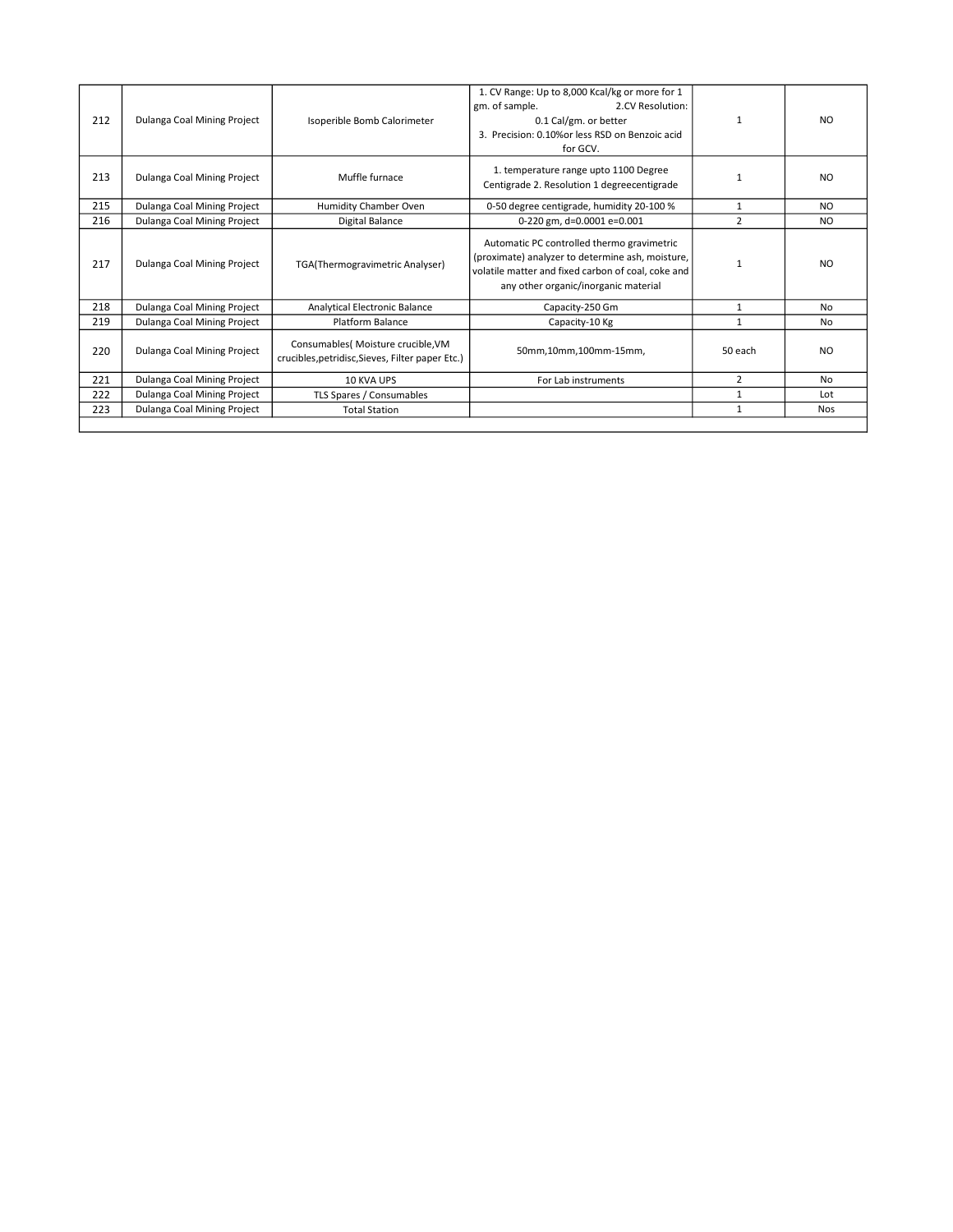|                |                                    |                                                            | <b>Procurement projection Coal Mining for FY 2025-26</b> |                                  |             |
|----------------|------------------------------------|------------------------------------------------------------|----------------------------------------------------------|----------------------------------|-------------|
| Sr. No.        | Project/Plant                      | <b>Item Description</b>                                    | <b>Broad Specification</b><br>parameters, if any         | Quantity                         | <b>Unit</b> |
| 3              | PBCMP (2025-26)                    | <b>HT Cables</b>                                           |                                                          | $\mathbf 1$                      | Lot         |
| $\overline{4}$ | PBCMP (2025-26)                    | LT cables                                                  |                                                          | $\mathbf{1}$                     | Lot         |
| 5              | PBCMP (2025-26)                    | Wires                                                      |                                                          | $\mathbf{1}$                     | Lot         |
| 6              | PBCMP (2025-26)                    | Cabling & Wiring aceesories                                |                                                          | $\mathbf{1}$                     | Lot         |
| 7              | PBCMP (2025-26)                    | LT Motors & Starters                                       |                                                          | $\mathbf 1$                      | Lot         |
| 10             | PBCMP (2025-26)                    | Battery & Battery Charger                                  |                                                          | $\mathbf 1$                      | Set         |
| 11             | PBCMP (2025-26)                    | LT Distribution Boards                                     |                                                          | 5                                | Set         |
| 12             | PBCMP (2025-26)                    | Swyd Equipment                                             |                                                          | $\mathbf 1$                      | Lot         |
| 13             | PBCMP (2025-26)                    | HT Cable Joining Kit and<br><b>Termination Kit</b>         |                                                          | $\mathbf{1}$                     | Lot         |
| 16             | PBCMP (2025-26)                    | <b>COMPRESSION TESTING</b>                                 | <b>2000 TON</b>                                          | $\mathbf{1}$                     | No          |
|                |                                    | <b>MACHINE</b>                                             |                                                          |                                  |             |
| 17             | PBCMP (2025-26)                    | PLOTTER MACHINE                                            |                                                          | $\overline{2}$                   |             |
| 18             | PBCMP (2025-26)                    | PHOTOCOPIER MACHINE                                        |                                                          | $\mathbf{1}$                     |             |
| 19             | PBCMP (2025-26)                    | <b>BITUMEN</b><br>PENETROMETERHAND<br><b>OPERATED TYPE</b> |                                                          | $\mathbf{1}$                     | No          |
| 20             | PBCMP (2025-26)                    | <b>CENTRIFUGE</b><br>EXTRACTORELECTRICALLY<br>OPERATED     |                                                          | $\mathbf{1}$                     | No          |
| 21             | PBCMP (2025-26)                    | POCKET TYPE COATING<br><b>THICKNESS GAUGE</b>              |                                                          | $\mathbf{1}$                     | No          |
| 22             | PBCMP (2025-26)                    | PORTABLE ELECTRICAL CORE<br><b>CUTTING MACHINE</b>         |                                                          | $\mathbf{1}$                     | No          |
| 23             | PBCMP (2025-26)                    | CEMENT CUBE MOULD 70.6<br>МM                               |                                                          | 18                               |             |
| 24             | PBCMP (2025-26)                    | CUBE MOULD 150 X 150 X 150<br><b>MM</b>                    |                                                          | 12                               |             |
| 25             | PBCMP (2025-26)                    | LAN server                                                 |                                                          | $\mathbf{1}$                     | no          |
| 26             | PBCMP (2025-26)                    | Work station                                               |                                                          | $\Omega$                         | no          |
| 27             | PBCMP (2025-26)                    | PC system                                                  |                                                          | 100                              | no          |
| 28             | PBCMP (2025-26)                    | Provision for application<br>software                      |                                                          | $\mathbf{1}$                     | no          |
| 29             | PBCMP (2025-26)                    | Adobe Photoshop                                            |                                                          | 0                                | no          |
| 30             | PBCMP (2025-26)                    | Corel draw                                                 |                                                          | $\mathbf 1$                      | no          |
| 31             | PBCMP (2025-26)                    | Auto CAD(AEC, complete<br>suite)                           |                                                          | $\mathbf 0$                      | no          |
| 32             | PBCMP (2025-26)                    | <b>Window Server Cal</b>                                   |                                                          | 20                               | no          |
| 33             | PBCMP (2025-26)                    | Land MIS system                                            |                                                          |                                  | no          |
| 34             | PBCMP (2025-26)                    | Firewall                                                   |                                                          | 0                                | no          |
| 35             | PBCMP (2025-26)                    | Data network<br>Expansion(structured cabling)              |                                                          | $\mathbf{1}$                     | no          |
| 36             | PBCMP (2025-26)                    | Walkie Talkie repeater                                     |                                                          | $\overline{2}$                   | no          |
| 37             | PBCMP (2025-26)                    | Walkie Talkie base station                                 |                                                          | $\overline{2}$                   | no          |
| 38             | PBCMP (2025-26)                    | Walkie Talkie Handheld                                     |                                                          | 10                               | no          |
| 39             | PBCMP (2025-26)                    | RF equipment set                                           |                                                          | 5                                | no          |
| 40             | PBCMP (2025-26)                    | UPS 2KVA                                                   |                                                          | 5                                | no          |
| 41<br>42       | PBCMP (2025-26)<br>PBCMP (2025-26) | UPS 5KVA<br>UPS 10KVA                                      |                                                          | $\overline{2}$<br>$\overline{2}$ | no          |
| 43             | PBCMP (2025-26)                    | <b>OTDR</b>                                                |                                                          | $\mathbf{1}$                     | no<br>no    |
| 44             | PBCMP (2025-26)                    | Communication mast                                         |                                                          | $\mathbf{1}$                     | no          |
| 45             | PBCMP (2025-26)                    | <b>Splicing Machine</b>                                    |                                                          | $\mathbf 1$                      | no          |
| 46             | PBCMP (2025-26)                    | Router                                                     |                                                          | $\mathbf 1$                      | no          |
| 47             | PBCMP (2025-26)                    | <b>IPBX SYSTEM</b>                                         |                                                          | $\mathbf 1$                      | no          |
| 50             | PBCMP (2025-26)                    | Scanner(A4-ADF)                                            |                                                          | 5                                | no          |
| 51             | PBCMP (2025-26)                    | Scanner(A3)                                                |                                                          | 3                                | no          |
| 52             | PBCMP (2025-26)                    | Scanner(A4)                                                |                                                          | 10                               | no          |
| 66             | PBCMP (2025-26)                    | <b>BIOCHEMISTRY ANALYSER</b><br>SEMI AUTO                  |                                                          | $\mathbf{1}$                     | no          |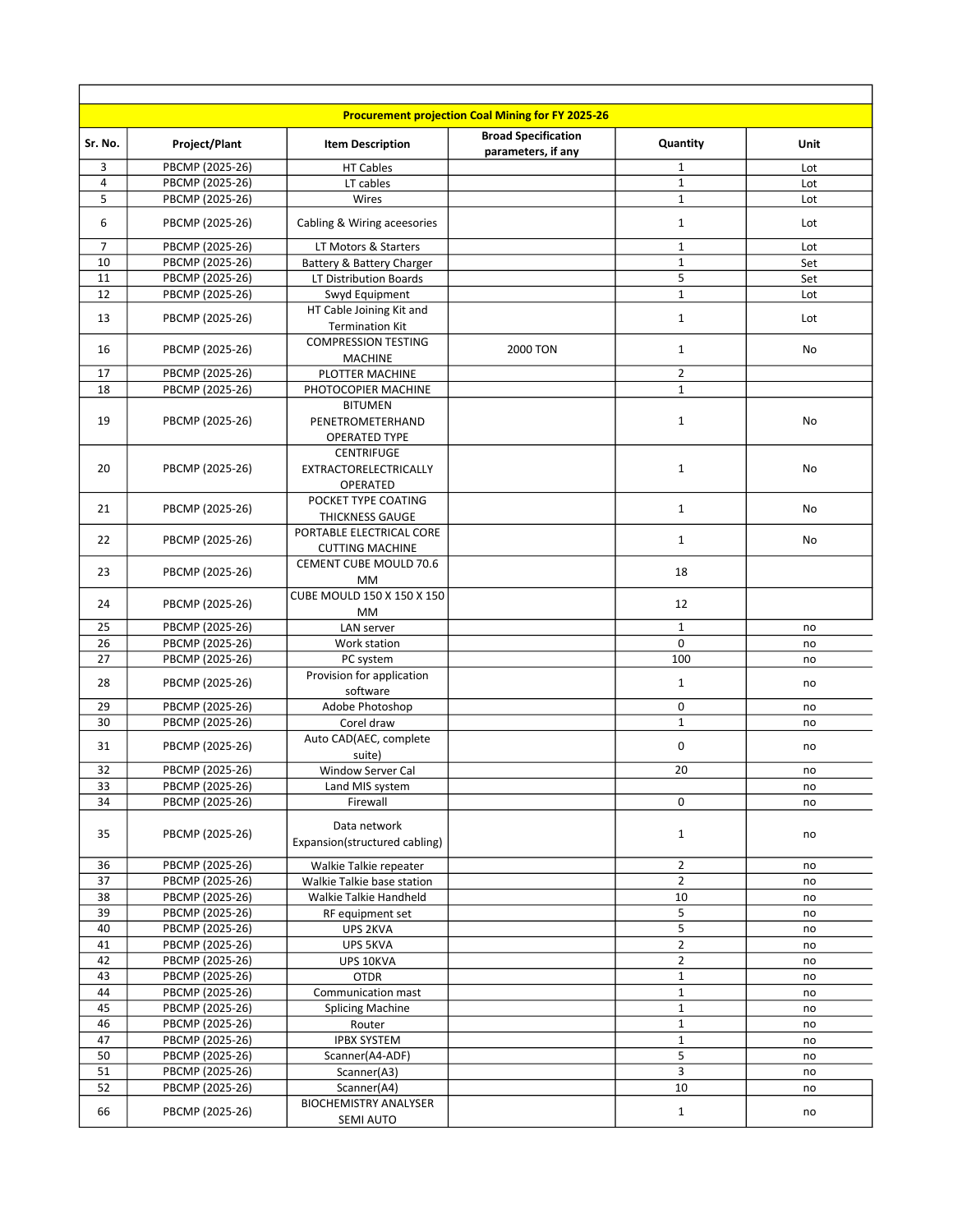| 67<br>68<br>69 | PBCMP (2025-26)                                                         |                                                                                                                                             |                                                                                                                                                                             |                         |                          |
|----------------|-------------------------------------------------------------------------|---------------------------------------------------------------------------------------------------------------------------------------------|-----------------------------------------------------------------------------------------------------------------------------------------------------------------------------|-------------------------|--------------------------|
|                |                                                                         | <b>HYDROLIC OPERATION TABLE</b>                                                                                                             | OT TABLE                                                                                                                                                                    | $\mathbf{1}$            | no                       |
|                | PBCMP (2025-26)                                                         | PORTABLE OT LIGHT                                                                                                                           | OT LIGHT                                                                                                                                                                    | 1                       | no                       |
|                | PBCMP (2025-26)                                                         | <b>TRANSPORT VENTILATOR</b>                                                                                                                 | <b>TRANSPORT VENTILATOR</b>                                                                                                                                                 | $\mathbf{1}$            | no                       |
| 70             | PBCMP (2025-26)                                                         | <b>INFUSION PUMP</b>                                                                                                                        | <b>INFUSION PUMP</b>                                                                                                                                                        | $\mathbf{1}$            | no                       |
| 71             | PBCMP (2025-26)                                                         | ABG ANALYZER                                                                                                                                | ABG ANALYZER                                                                                                                                                                | $\mathbf 1$             | no                       |
| 72             | PBCMP (2025-26)                                                         | DIGITAL FETAL DOPPLER                                                                                                                       | DIGITAL FETAL DOPPLER                                                                                                                                                       | $\mathbf 1$             | no                       |
| 75             | PBCMP (2025-26)                                                         | PORTABLE DENTAL X-RAY<br>MACHINE WALL MONTED                                                                                                |                                                                                                                                                                             | $\mathbf{1}$            | no                       |
| 76             | PBCMP (2025-26)                                                         | <b>EXTRACTION FORCEP</b><br><b>ELEVATOR</b>                                                                                                 |                                                                                                                                                                             | $\mathbf{1}$            | no                       |
| 77             | PBCMP (2025-26)                                                         | <b>VERTICLE AUTOCLAVE</b>                                                                                                                   |                                                                                                                                                                             | $\mathbf{1}$            | no                       |
| 78             | PBCMP (2025-26)                                                         | PHOTOTHERAPY UNIT DOBLE<br>SURFACE LED MODEL                                                                                                |                                                                                                                                                                             | 1                       | no                       |
| 79             | PBCMP (2025-26)                                                         | DIGITAL X-RAY                                                                                                                               |                                                                                                                                                                             | $\mathbf{1}$            | no                       |
| 80             | PBCMP (2025-26)                                                         | <b>MORTURY CHAMBER DOUBLE</b>                                                                                                               |                                                                                                                                                                             | $\mathbf{1}$            | no                       |
|                |                                                                         | <b>BODY</b>                                                                                                                                 |                                                                                                                                                                             |                         |                          |
| 81             | PBCMP (2025-26)                                                         | Biomethanation plant                                                                                                                        | 500Kg capacity containarised type                                                                                                                                           | $\mathbf{1}$            | No                       |
| 82             | PBCMP (2025-26)                                                         | Solar Street Lights with poles                                                                                                              | Tendering.                                                                                                                                                                  | 500                     | no                       |
| 83             | PBCMP (2025-26)                                                         | Solar High Mast Lighting lamps<br>& poles                                                                                                   | do                                                                                                                                                                          | 20                      |                          |
| 84             | PBCMP (2025-26)                                                         | Solar Water Pumps of 5 HP<br>with solar panels, staging and<br>OH Tanks set                                                                 |                                                                                                                                                                             | 50 nos 5HP set approved | set                      |
| 97             | PBCMP (2025-26)                                                         | Solar pump sets i.e<br>panel,pump,controller,woire<br>, Piping staging and OH<br>tank2000ltr capacity complete<br>for small bore bore wells |                                                                                                                                                                             | 30nos                   | set                      |
| 101            | PBCMP (2025-26)                                                         | Safety Shoes                                                                                                                                | Mechanical & Electrical type<br>industrial safety shoes, BIS<br>marked, DGMS approved                                                                                       | 340                     | <b>Nos</b>               |
|                | PBCMP (2025-26)                                                         | Safety Helmet                                                                                                                               |                                                                                                                                                                             | 360                     |                          |
| 102            |                                                                         |                                                                                                                                             | As per required BIS Marked                                                                                                                                                  |                         | Nos                      |
| 103            | PBCMP (2025-26)                                                         | Reflective Safety Jacket                                                                                                                    | 100% Cotton cloth or 70%<br>Cotton: 30% polyester Blend<br>fabric, Horizontal & vertical                                                                                    | 800                     | <b>Nos</b>               |
|                |                                                                         |                                                                                                                                             | Reflective strip                                                                                                                                                            |                         |                          |
| 104<br>105     | PBCMP (2025-26)                                                         | Safety Goggles                                                                                                                              | <b>ISI Marked</b>                                                                                                                                                           | 210<br>210              | <b>Nos</b>               |
|                | PBCMP (2025-26)                                                         | Ear Plug/Ear Muff<br>Dust Mask                                                                                                              | <b>ISI Marked</b><br><b>ISI Marked</b>                                                                                                                                      | 270                     | Nos<br>Nos               |
| 106            | PBCMP (2025-26)<br>PBCMP (2025-26)                                      | <b>Elecrical hand Gloves</b>                                                                                                                |                                                                                                                                                                             |                         | Nos                      |
| 107<br>108     |                                                                         | Arc Flash Suit                                                                                                                              | As per standards<br>As per standards                                                                                                                                        | 10<br>$\overline{2}$    | <b>Nos</b>               |
| 109            | PBCMP (2025-26)<br>PBCMP (2025-26)                                      | Mislaneous annual safety item<br>procurement                                                                                                | As per requirment                                                                                                                                                           | As per requirment       | $\overline{\phantom{a}}$ |
| 113            | <b>Talaipalli Coal Mining Project</b>                                   | <b>SQL Server</b>                                                                                                                           |                                                                                                                                                                             | $\mathbf{1}$            | NO                       |
| 114            | Talaipalli Coal Mining Project                                          | Desktop PC AIO                                                                                                                              |                                                                                                                                                                             | 30                      | NO                       |
| 115            | Talaipalli Coal Mining Project                                          | Scanner                                                                                                                                     | A4 Size Scanner                                                                                                                                                             | 30                      | <b>NO</b>                |
| 116            | Talaipalli Coal Mining Project                                          | Plotter                                                                                                                                     |                                                                                                                                                                             | $\mathbf{1}$            | <b>NO</b>                |
| 117            | Talaipalli Coal Mining Project                                          | <b>UPS</b>                                                                                                                                  | 10KVA                                                                                                                                                                       | $\overline{2}$          | <b>NO</b>                |
| 118            | Talaipalli Coal Mining Project                                          | <b>ROUTER</b>                                                                                                                               |                                                                                                                                                                             | $\mathbf 1$             | <b>NO</b>                |
| 119            | Talaipalli Coal Mining Project                                          |                                                                                                                                             | Network Switch 16 port                                                                                                                                                      | 10                      | NO.                      |
| 120            | Talaipalli Coal Mining Project                                          | Firewall                                                                                                                                    |                                                                                                                                                                             | $\mathbf{1}$            | <b>NO</b>                |
| 123            | <b>Talaipalli Coal Mining Project</b>                                   | Isoperible Bomb Calorimeter                                                                                                                 | 1. CV Range: Up to 8,000 Kcal/kg<br>or more for 1 gm. of sample.<br>2.CV Resolution: 0.1 Cal/gm. or<br>better<br>3. Precision: 0.10%or less RSD on<br>Benzoic acid for GCV. | $\mathbf{1}$            | NO.                      |
| 125            | Talaipalli Coal Mining Project                                          | Deliniators                                                                                                                                 |                                                                                                                                                                             | 100                     | NO                       |
| 128            | <b>Talaipalli Coal Mining Project</b>                                   | Fire Extinguisher Purchase                                                                                                                  |                                                                                                                                                                             | 40                      | NO                       |
| 129            | Talaipalli Coal Mining Project                                          | MS Iron Sheets                                                                                                                              |                                                                                                                                                                             | 10                      | NO.                      |
| 130            | Talaipalli Coal Mining Project                                          | Safety Shoes                                                                                                                                |                                                                                                                                                                             | 250                     | NO                       |
| 131<br>132     | Talaipalli Coal Mining Project<br><b>Talaipalli Coal Mining Project</b> | Helmets<br>Raincoat                                                                                                                         |                                                                                                                                                                             | 250<br>120              | NO<br>NO                 |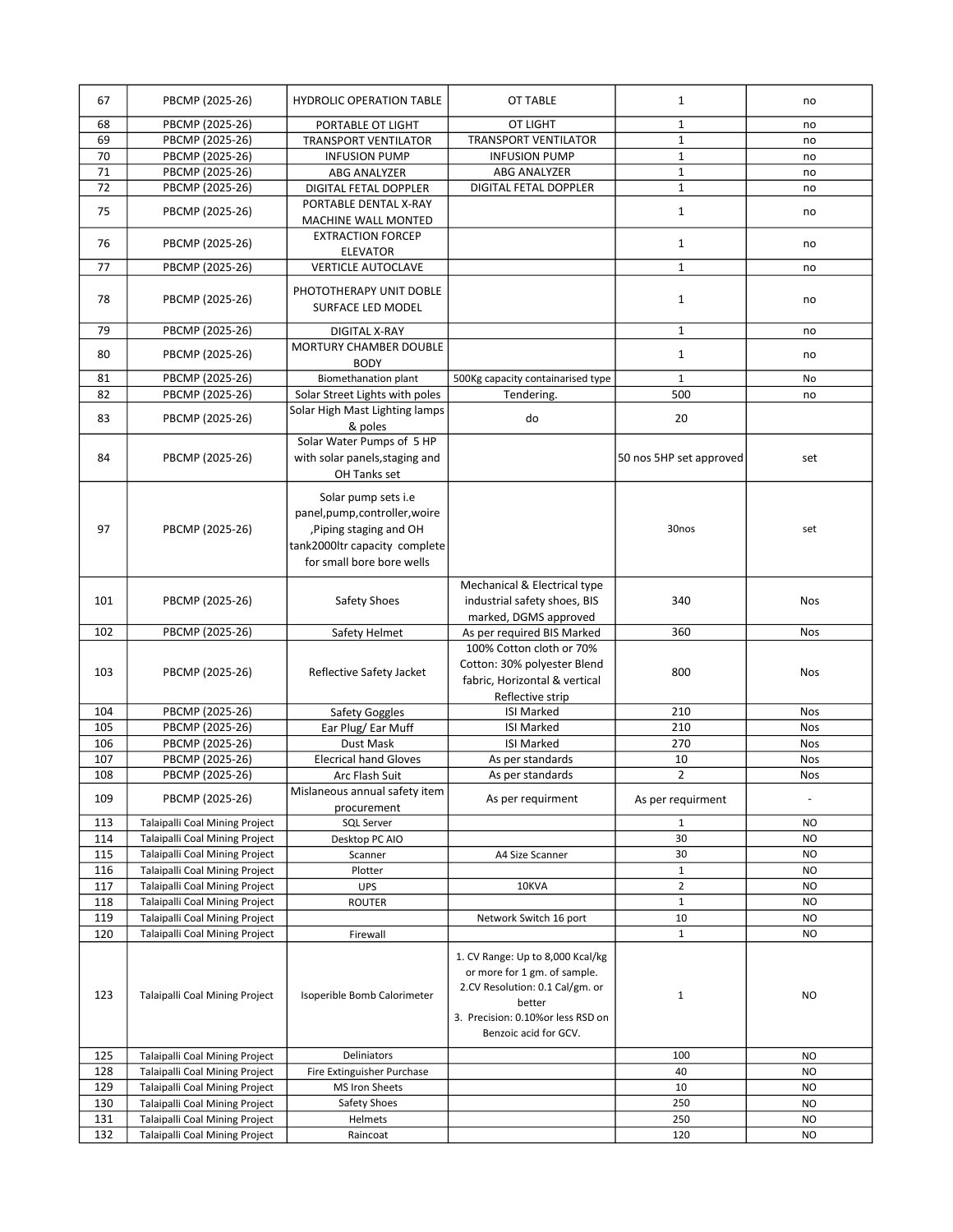| 133 | Talaipalli Coal Mining Project        | Safety Jackets                                                            |                                                                                                              | 350               | <b>NO</b>      |
|-----|---------------------------------------|---------------------------------------------------------------------------|--------------------------------------------------------------------------------------------------------------|-------------------|----------------|
| 134 | Talaipalli Coal Mining Project        | <b>Gum Boots</b>                                                          |                                                                                                              | 100               | <b>NO</b>      |
| 136 | Talaipalli Coal Mining Project        | Safety Audit                                                              |                                                                                                              | $\mathbf{1}$      | <b>NO</b>      |
| 138 | Talaipalli Coal Mining Project        | Safety Goggle                                                             |                                                                                                              | 150               | <b>NO</b>      |
| 147 | Talaipalli Coal Mining Project        | <b>Lightning Arrestor</b>                                                 |                                                                                                              | 5                 | <b>NO</b>      |
| 149 | Talaipalli Coal Mining Project        | Personal Dust Sampler                                                     |                                                                                                              | $\mathbf{1}$      | <b>NO</b>      |
| 151 | Talaipalli Coal Mining Project        | <b>Static Sampler</b>                                                     |                                                                                                              | $\mathbf 1$       | <b>NO</b>      |
| 152 | Talaipalli Coal Mining Project        | Noise Dosimeter                                                           |                                                                                                              | $\mathbf 1$       | <b>NO</b>      |
|     |                                       |                                                                           |                                                                                                              | $\mathbf 1$       |                |
| 153 | Talaipalli Coal Mining Project        | Speed Gun                                                                 |                                                                                                              |                   | <b>NO</b>      |
| 154 | Talaipalli Coal Mining Project        | Leica Prism                                                               |                                                                                                              | $\overline{2}$    | <b>NO</b>      |
| 155 | Talaipalli Coal Mining Project        | Leica Pole                                                                |                                                                                                              | $\overline{2}$    | <b>NO</b>      |
| 156 | <b>Talaipalli Coal Mining Project</b> | <b>Topcon Prism</b>                                                       |                                                                                                              | $\overline{2}$    | <b>NO</b>      |
| 157 | Talaipalli Coal Mining Project        | <b>Topcon Pole</b>                                                        |                                                                                                              | $\overline{2}$    | <b>NO</b>      |
| 161 | Talaipalli Coal Mining Project        | Seismograph                                                               |                                                                                                              | $\mathbf{1}$      | <b>NO</b>      |
| 167 | Talaipalli Coal Mining Project        | SPMCB, TPNMCB, Isolating Main<br>Switch, Submersible Pump Starter<br>Etc. |                                                                                                              | 50                | NO.            |
| 169 | Talaipalli Coal Mining Project        | Aluminium Cable 3.5/4 Core Of<br>Different Sizes As Per<br>Requirement    |                                                                                                              | 2000              | NO.            |
| 170 | Dulanga Coal Mining Project           | SQL Server                                                                |                                                                                                              | $\mathbf{1}$      | <b>NO</b>      |
| 171 | Dulanga Coal Mining Project           | Desktop PC AIO                                                            |                                                                                                              | 30                | <b>NO</b>      |
| 172 | Dulanga Coal Mining Project           | Scanner                                                                   | A4 Size Scanner                                                                                              | 30                | <b>NO</b>      |
| 173 | Dulanga Coal Mining Project           | Plotter                                                                   |                                                                                                              | $\mathbf{1}$      | <b>NO</b>      |
| 174 | Dulanga Coal Mining Project           | <b>UPS</b>                                                                | 10KVA                                                                                                        | $\overline{2}$    | NO             |
| 175 | Dulanga Coal Mining Project           | <b>ROUTER</b>                                                             |                                                                                                              | $\mathbf{1}$      | <b>NO</b>      |
| 176 | Dulanga Coal Mining Project           | Network Switch                                                            | Network Switch 16 port                                                                                       | 10                | N <sub>O</sub> |
| 177 | Dulanga Coal Mining Project           | Firewall                                                                  |                                                                                                              | $\mathbf{1}$      | NO             |
| 181 | Dulanga Coal Mining Project           | Deliniators                                                               |                                                                                                              | 100               | <b>NO</b>      |
| 184 | Dulanga Coal Mining Project           | Fire Extinguisher Purchase                                                |                                                                                                              | 40                | <b>NO</b>      |
| 186 | Dulanga Coal Mining Project           | <b>Gum Boots</b>                                                          |                                                                                                              | 100               | <b>NO</b>      |
| 196 | Dulanga Coal Mining Project           | Personal Dust Sampler                                                     |                                                                                                              | $\mathbf 1$       | <b>NO</b>      |
| 198 | Dulanga Coal Mining Project           | <b>Static Sampler</b>                                                     |                                                                                                              | $\mathbf{1}$      | NO.            |
| 199 | Dulanga Coal Mining Project           | Noise Dosimeter                                                           |                                                                                                              | $\mathbf 1$       | <b>NO</b>      |
| 200 | Dulanga Coal Mining Project           | Speed Gun                                                                 |                                                                                                              | $\mathbf{1}$      | <b>NO</b>      |
| 201 |                                       |                                                                           |                                                                                                              | $\overline{2}$    |                |
|     | Dulanga Coal Mining Project           | Leica Prism                                                               |                                                                                                              | $\overline{2}$    | <b>NO</b>      |
| 202 | Dulanga Coal Mining Project           | Leica Pole                                                                |                                                                                                              |                   | N <sub>O</sub> |
| 206 | Dulanga Coal Mining Project           | Seismograph                                                               |                                                                                                              | $\mathbf{1}$      | <b>NO</b>      |
| 209 | Dulanga Coal Mining Project           | LT cables                                                                 |                                                                                                              | $\mathbf 1$       | Lot            |
| 210 | Dulanga Coal Mining Project           | Wires                                                                     |                                                                                                              | $\mathbf 1$       | Lot            |
| 211 | Dulanga Coal Mining Project           | Cabling & Wiring aceesories                                               |                                                                                                              | $\mathbf{1}$      | Lot            |
| 212 | Dulanga Coal Mining Project           | LT Motors & Starters                                                      |                                                                                                              | $\mathbf{1}$      | Lot            |
| 214 | Dulanga Coal Mining Project           | DG Spares                                                                 |                                                                                                              | 1                 | Lot            |
| 215 | Dulanga Coal Mining Project           | LT Distribution Boards                                                    |                                                                                                              | $\mathbf 1$       | Lot            |
| 216 | Dulanga Coal Mining Project           | LT Cable Joining Kit and<br><b>Termination Kit</b>                        |                                                                                                              | $\mathbf{1}$      | Lot            |
| 217 | Dulanga Coal Mining Project           | Solar lights & accessories                                                |                                                                                                              | $\mathbf{1}$      | Lot            |
| 218 | Dulanga Coal Mining Project           | Lighting & Earthing Protection                                            |                                                                                                              | $\mathbf{1}$      | Lot            |
| 219 | Dulanga Coal Mining Project           | Submersible pumps / accessories                                           |                                                                                                              | $\mathbf{1}$      | Lot            |
| 220 | Dulanga Coal Mining Project           | Safety Shoes                                                              | Mechanical & Electrical type<br>industrial safety shoes, BIS<br>marked, DGMS approved                        | 260               | Nos            |
| 221 | Dulanga Coal Mining Project           | Safety Helmet                                                             | As per required BIS Marked                                                                                   | 150               | Nos            |
| 222 | Dulanga Coal Mining Project           | Reflective Safety Jacket                                                  | 100% Cotton cloth or 70% Cotton:<br>30% polyester Blend fabric,<br>Horizontal & vertical Reflective<br>strip | 300               | <b>Nos</b>     |
| 223 | Dulanga Coal Mining Project           | Safety Goggles                                                            | <b>ISI Marked</b>                                                                                            | 150               | <b>Nos</b>     |
| 224 | Dulanga Coal Mining Project           | Ear Muff                                                                  | <b>ISI Marked</b>                                                                                            | 60                | <b>Nos</b>     |
| 225 | Dulanga Coal Mining Project           | Ear plugs                                                                 | <b>ISI Marked</b>                                                                                            | 300               | <b>Nos</b>     |
| 226 | Dulanga Coal Mining Project           | Dust Mask                                                                 | <b>ISI Marked</b>                                                                                            | 600               | Nos            |
| 227 | Dulanga Coal Mining Project           | <b>Elecrical hand Gloves</b>                                              | As per standards                                                                                             | 5                 | Nos            |
| 228 | Dulanga Coal Mining Project           | Arc Flash Suit                                                            | As per standards                                                                                             | $\overline{2}$    | Nos            |
| 229 | Dulanga Coal Mining Project           | Miscellaneous annual safety item                                          | As per requirment                                                                                            | As per requirment |                |
|     |                                       | procurement                                                               |                                                                                                              |                   |                |